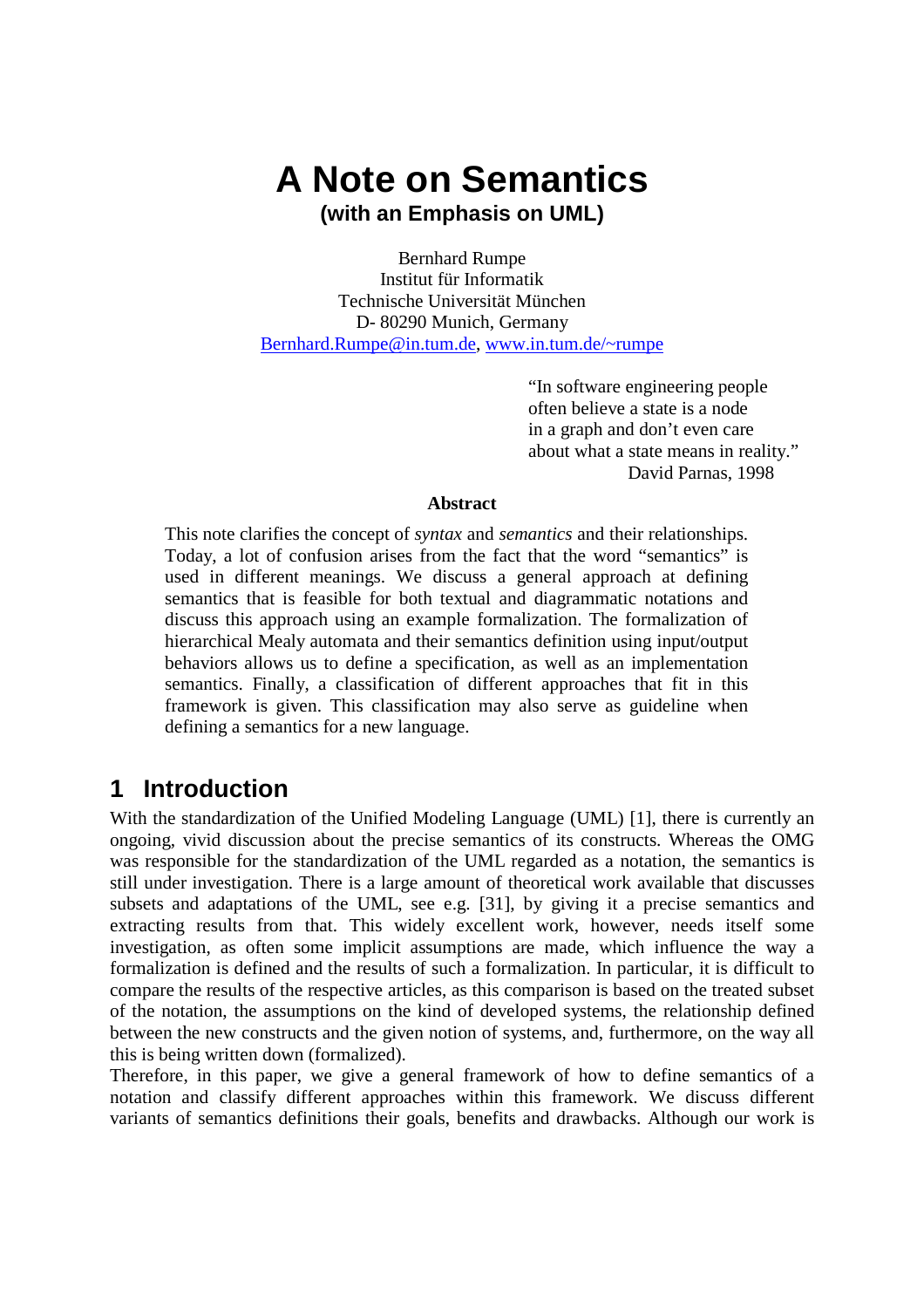not particularly dedicated to UML, the work we refer to mainly stems from approaches at formalizing UML.

The paper is organized as follows. In the next section we clarify the concept of "syntax" and how syntax is represented. Section 3 focuses on the concept of "semantics", introducing the semantic domain and the semantics mapping. In Section 4, an example semantics definition is given, which shows some of the possible properties a semantics definition may exhibit. Section 5 gives a classification of different variants of semantics definitions that can be found in the literature. This classification may as well serve as guideline for semantics definitions. Section 6 discusses the future of semantics definitions for UML. Section 7 concludes.

## **2 Syntax**

The UML documents [1] contain a paper called the "Semantics of UML". However, this paper does not only focus on semantics but mainly on syntactic issues. There are informal insights into the semantics of UML given in this semantics paper. This is sufficient for experienced users to gain more insights into the purpose of the constructs of UML. However, when details are considered lots of ambiguities remain. This has been shown by a whole load of papers dealing with packages [3], Class Diagrams [27] [28], State Diagrams [5] [10], or even their integration [26] [29].

The term "syntax" is used whenever we refer to some notation. In conventional textual notations, syntax is described by the set of characters used (alphabet) and their possible sequences (symbols, strings, sentences). We refer to the set of all correct sequences as a *language*. When diagrams are involved, the situation becomes somewhat more complex: the syntax does not deal with the linear sequence of possible characters anymore, but must cope with two- or even three dimensional diagrammatic elements, like different kinds of boxes (denoting states, classes, objects, etc.) and different kinds of arcs (denoting transitions, associations, links, etc.).

Syntactical issues purely focus on the notation, completely disregarding any intention behind the notation. In principle, the syntax defines a language  $\mathcal L$  of well formed declarations and statements. If we again have a look at conventional textual languages, we find several layers of defining such a language.

- 1. A set of characters is defined to form an alphabet.
- 2. The characters are grouped into words, denoting key words, names, numbers, delimiters, etc. This lexical layer typically uses regular expressions.
- 3. A third layer groups these words into sentences using a context free grammar.
- 4. A fourth and final layer constrains these sentences by giving context conditions.

If diagrams are involved, the situation becomes somewhat more difficult. Today it is still not clear what the best notation is that allows us to describe these graphical parts. However, compared with text, we can assume that simple lines and characters correspond to the alphabet. Several kinds of boxes and arcs then correspond to the lexical layer. Boxes and arcs are given different shapes to denote different kinds and both are parameterized with textual attributes, e.g. class or method names or even expressions, which themselves can be defined using a textual grammar.

In UML the third layer, normally using a context free grammar, is replaced by the metamodel. Although there are graph grammars available [4] that extend the textual ideas to diagrams, and have been applied to significant parts of UML already [3] [5], for practical purposes it is feasible to use Class Diagrams to model the abstract syntax (meta-model) of UML. Class Diagrams on the one hand are a notation, well known by the UML users, and on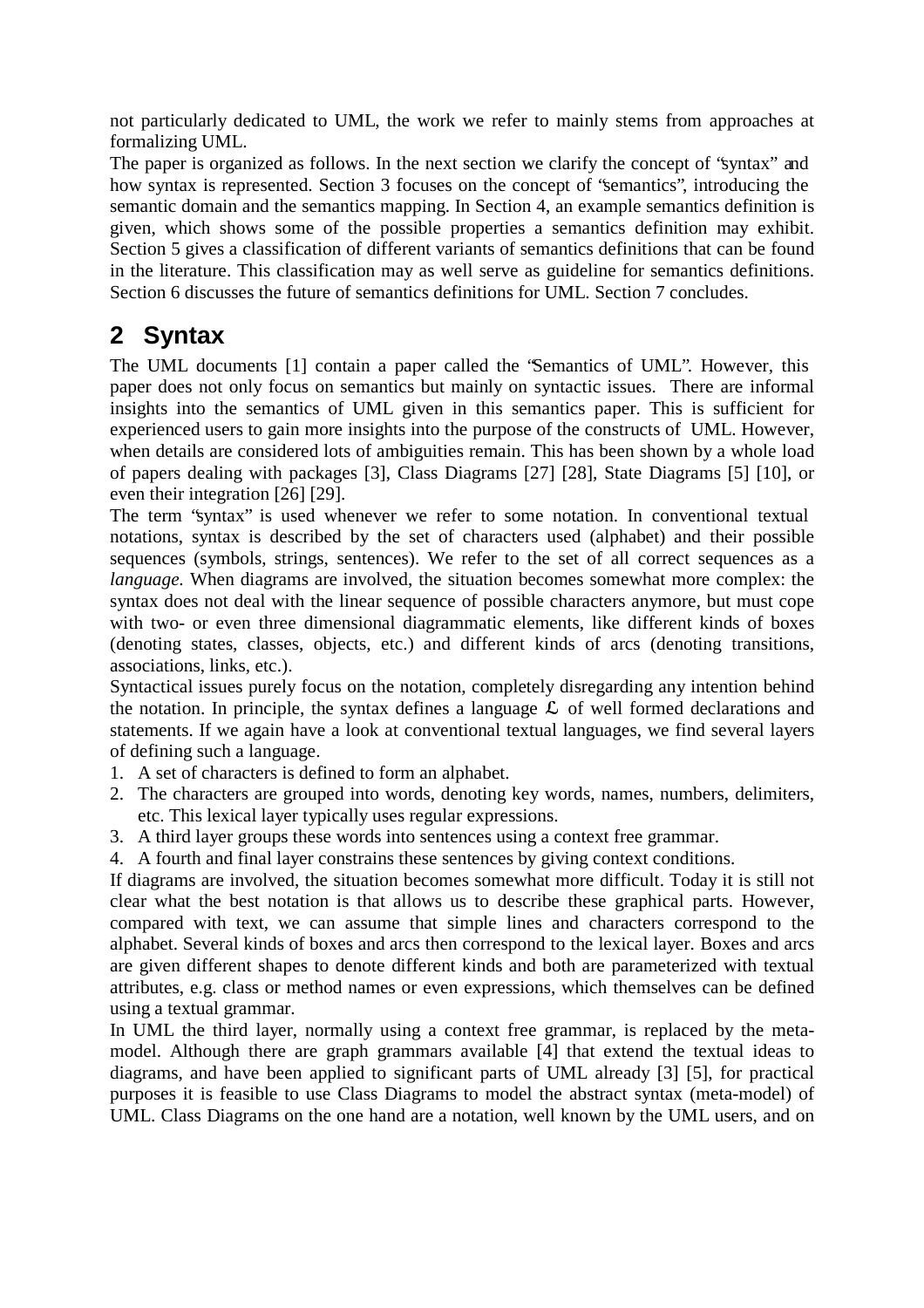the other hand a notation well suited for implementation by tool vendors. However, when used for a semantics definition, the notation by no means should be defined recursively using itself. Instead, a notation should be used that already has a semantics.

In UML some context conditions are partly given using the Object Constraint Language (OCL), which is also part of UML, and partly stated in English. In textual languages, these constraints can be stated more precisely, e.g. by attribution of the abstract syntax tree, which results from the parsing through the context free grammar. Table 1 contains a comparison of the most common techniques for defining syntax today.

| <b>Layer</b>        | <b>Textual Notation</b>      | <b>Diagrammatic Notation</b>    |
|---------------------|------------------------------|---------------------------------|
| Alphabet            | Set of characters            | (Lines, characters)             |
| Lexical Syntax      | Words                        | Set of icons (boxes, arcs, etc) |
| Context free syntax | Context free grammar,        | Meta-model (Class Diagram)      |
|                     | Result: abstract syntax tree | Result: 'model'                 |
| Context conditions  | Attribution of abstract      | OCL                             |
|                     | syntax tree                  |                                 |

**Table 1: Describing textual and diagrammatic notations**

The meta-model of UML gives a precise notion of what the abstract syntax is. However, it does not cope with semantics. Furthermore, context conditions are by no means "semantic conditions", but purely constrain the syntax. They give well formedness rules, e.g. each variable must be defined before used, without telling you what a variable is. Or can the semantics of C++ be understood from the context free grammar and context conditions like well-formed typing (without knowledge of similarly structured languages)? Of course, context conditions aim at a resulting language to which a sound semantics can be given. Therefore, it is quite common to term context conditions also "semantic conditions".

The different layers of defining syntax allow at each layer to cope with the issues important at that layer. The meta-model and the abstract syntax tree, as well as the latter's more efficient implementation the directed acyclic graphs (DAG), all three serve to define the abstract syntax of some language. There are some fundamental differences, similar to those between the functional and the object-oriented paradigm. Abstract syntax trees are hierarchical and therefore allow to think in a purely decomposition oriented manner. Meta-models instead are relation-based and therefore do not have a canonical point, where to start with the semantic definition by decomposing a hierarchy into smaller parts.

As we see from the above discussion, the definition of a language  $\mathcal L$  itself needs the use of a notation, which we for now call  $N_{\epsilon}$ . For textual languages,  $N_{\epsilon}$  is typically a combination of the Backus Naur Form (BNF) and Chomsky-2 context free grammars (CH-2). In the UML case, this notation is a combination of Class Diagrams and OCL used to define the metamodel.

The use of a notation  $\mathcal{N}_k$  to define the language  $\mathcal L$  does not only result in the definition of  $\mathcal L$ , but usually also gives an abstract version of the language, the abstract syntax tree or the metamodel, and often also gives an algorithm (program) how to transform (parse) the language  $\mathcal{L}$ . For now let us identify the language and its abstract version and discuss how to proceed when defining semantics.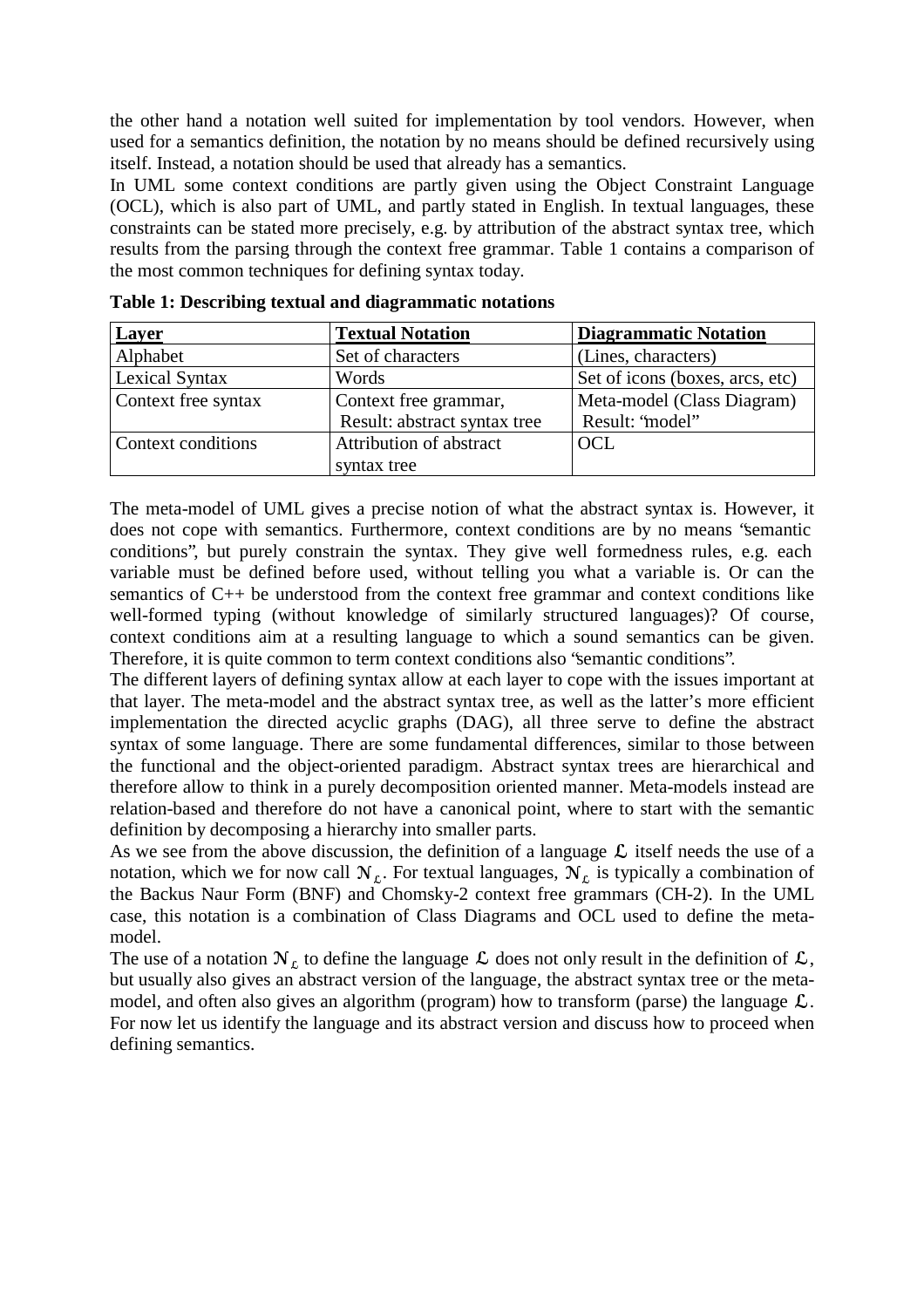# **3 Semantics**

A semantics definition consists of two parts: first, a semantics domain is to be defined, then, a mapping from the syntax to the semantics domain is to be provided. The following two sections discuss these two parts.

### **3.1 Semantic Domain**

The semantics of a language tells us about the *meaning* of each construct of the language  $\mathcal{L}$  in question. This is usually done by explaining new constructs of the language in terms of already known (and hopefully well understood) concepts. This situation does not only occur when semantics is defined formally, but also when semantics is explained informally. Thus a certain domain is needed that is assumed to be a well understood set of concepts. We call this domain the *semantic domain* and denote it with **S**. In the UML the description of the semantic domain contains objects, values, messages that are passed around, etc. Unfortunately, this is informally explained and scattered almost throughout the whole UML description [1]. Indeed it is not uncommon in papers that introduce a new notation to give at least an informal notion of this semantic domain.

The semantic domain  $\delta$  also gives a notion of what concepts exist in the universe of discourse. This can be compared with the UoD (universe of discourse) of RM-ODP [35], where also the system of concern is described. In [6] we have explicitly defined such a semantic domain and called it "system model", as it describes our notion of what a system is.

Therefore, the semantic domain is an abstraction of reality, describing the important aspects of the systems that we are interested in to develop.

The explicit definition of the semantic domain is a very important and crucial issue, as it on the one hand allows us to understand the intended kind of systems a notation is designed for, and on the other hand is a prerequisite to compare different semantics definitions.

As it was with the syntactic case, we need an underlying notation  $N_s$  that allows us to describe the semantic domain  $S$ . The variety of notations used for this purpose is much larger than in the syntactic case. As candidates almost all general purpose formal languages, like Z [7], algebraic specification languages [8], [9] or pure mathematics apply. We will discuss this variety and the implications of such a choice later in greater detail.

In practice semantics and syntax are often mixed up leading to considerable confusion. While syntax is the notation and therefore is what we manipulate, semantics tells us about the meaning of the notation. We do not directly manipulate semantics. Instead everything we see and work with on the paper or on the screen is a syntactic representation. Unfortunately this means that if we define "semantics" we also need a syntactical representation of it. As we will see below, it is therefore to some extent dependent on the purpose of a language to regard it as syntax or as semantics.

One common misconception is to talk about semantics, when "behavior" is meant. Behavior as opposed to structure of a system are both views of the system, and both are represented e.g. in UML using syntactic concepts.

### **3.2 Semantic Mapping**

Given both, a new notation  $\mathcal{L}$  and a semantic domain  $\mathcal{S}$  the third step of a semantics definition is to relate the syntactic concepts with the concepts of the semantic domain. When semantics is explained informally, then this is usually done by explaining which new concept maps to which given one. A good example for that are associations in Class Diagrams of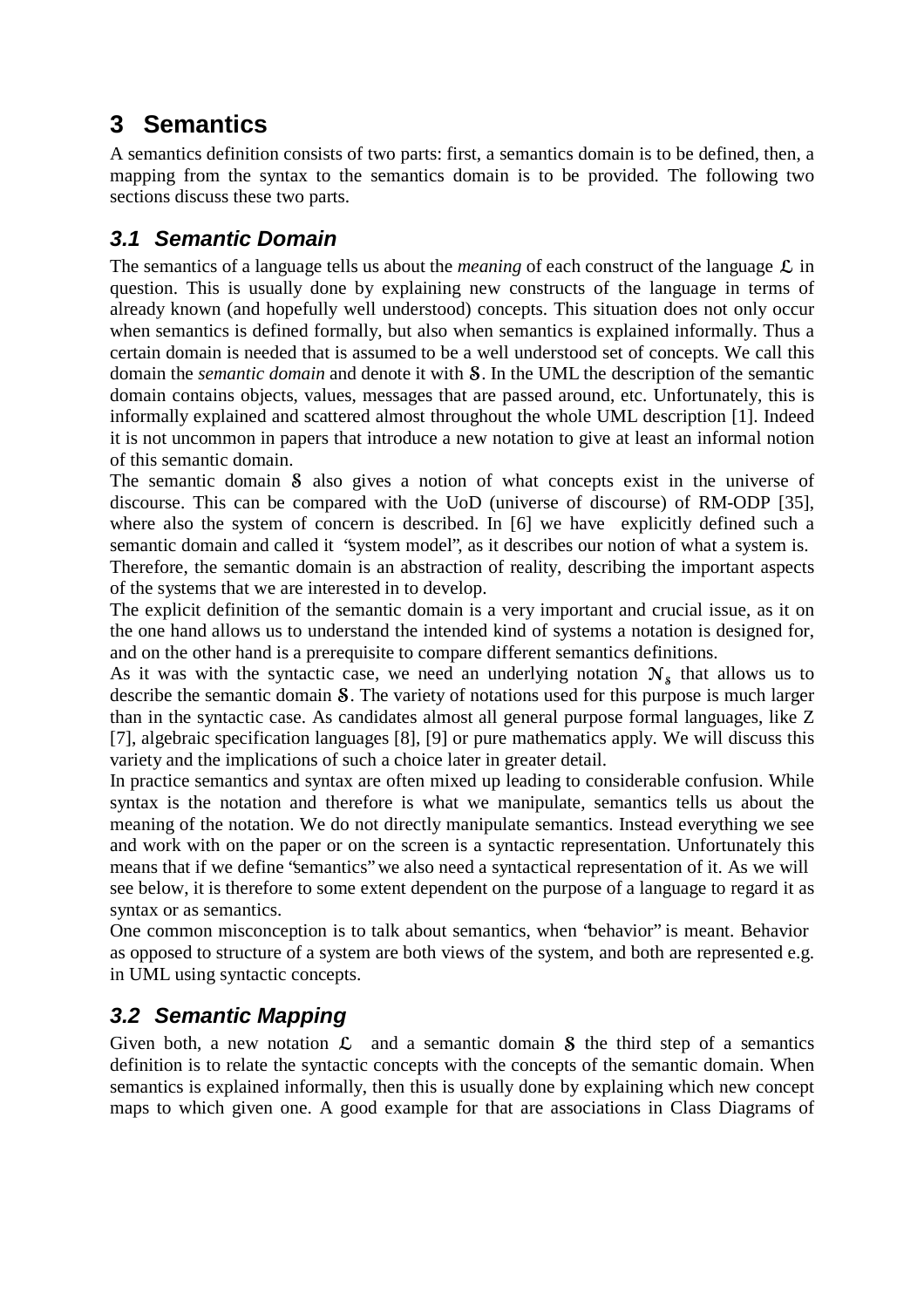UML. It is common to explain an association by its implementation, either as a set of links between the attached classes, or (in more complex cases) as a class on its own. In both cases the implementation must obey the invariant imposed by the implemented association. In principle, the semantics definition is a mapping

$$
\mathfrak{M} \,\colon\; \mathcal{L} \,\to\, \mathsf{S}
$$

Here, we disregard that in general a document imports others and therefore its semantics d epends on the semantics of the imported ones. This can e.g. be incorporated using a mapping M that takes an interpretation of imported symbols as parameter.

Based on the different kinds of notations used to describe the syntax  $(N_s)$  and the semantics  $(N<sub>c</sub>)$  there is a real variety of semantics mappings, which we will also discuss in detail later. In many "formalizations", this mapping is given informally, as it is explained by mapping examples from  $\mathcal L$  to  $\mathcal S$ . The mapping M itself is not explicitly given. However, if M would be given explicitly, a notation would be required to describe it. So there is another notation  $\mathcal{N}_{\mathcal{M}}$  that is used to describe the mapping. Despite the variety of notations for syntax and semantics, there are only few notations used for the mapping. On the one hand mathematics [10] [11] [12] [13], and on the other hand graph transformations [3] [5] are used.

Interestingly there seems to be no approach that uses Z, an algebraic specification language or something similar to explicitly define such a mapping. This might be partly due to the fact that the notation for the mapping must include the notations for the syntactic and the semantic domains ( $N_{\varepsilon}, N_{s} \subseteq N_{\mathcal{M}}$ ). This works for graph transformations if both domains are graph structures, and it works for mathematics, as everything can be embedded here, but it needs major work to model the syntactic domain (which is essentially a context free language or a graph) within Z or something similar.

The explicit definition of the mapping  $M$  allows us to reason about it. Today there are approaches that define  $M$  in an algorithmic fashion, and even implement it. Their idea is to provide this mapping to the software engineer . This enables the software engineer to translate documents of the informal language  $\mathcal L$  into documents of the formal notation  $\mathcal S$  and use proof and analysis techniques on S. For example let us assume there is a predicate "consistent:  $S \rightarrow$ Bool", describing that a proper implementation of a document written in S can be found. A prerequisite for this property is that no contradiction can be found within that document. The software engineer can apply it to the transformed documents. It is a drawback of this approach that the engineer must be capable and willing to understand not only the notation  $N<sub>f</sub>$ , but also the notation  $\mathcal{N}_s$ . Typically the engineer is not really interested in the semantics notation  $\mathcal{N}_s$ , but only wants to cope with  $N_{\mathcal{L}}$ . Therefore, a better approach would emerge if the definer of the semantics would prove that for all documents d $\in \mathcal{L}$  the resulting semantics is consistent:

#### $\forall d \in \mathcal{L}$ . consistent(M(d))

Then the software engineer using the language  $\mathcal L$  could be sure to have consistent models without being explicitely exposed to the formally given semantics domain, but only needs an informal "feeling" about the semantics domain in order to successfully deal with the provided techniques and tools. If such a proof of consistency for  $\mathcal L$  cannot be provided by the method developer, context conditions constraining the notation  $\mathcal{L}$  such that the above condition becomes true should be introduced. Precisely: context conditions must be found that are defined purely on the syntax and that are sufficient to ensure consistency. So  $\mathcal L$  should be restricted to the set {  $d \in \mathcal{L}$  | consistent( $\mathcal{M}(d)$ ) } of consistent documents.

It is one of the most important positive results that a formalization of a notation can have, if it induces an improved version of the notation. Not the formalization itself is of much help, but the insights concluded from it are. These insights mostly come from analyzing the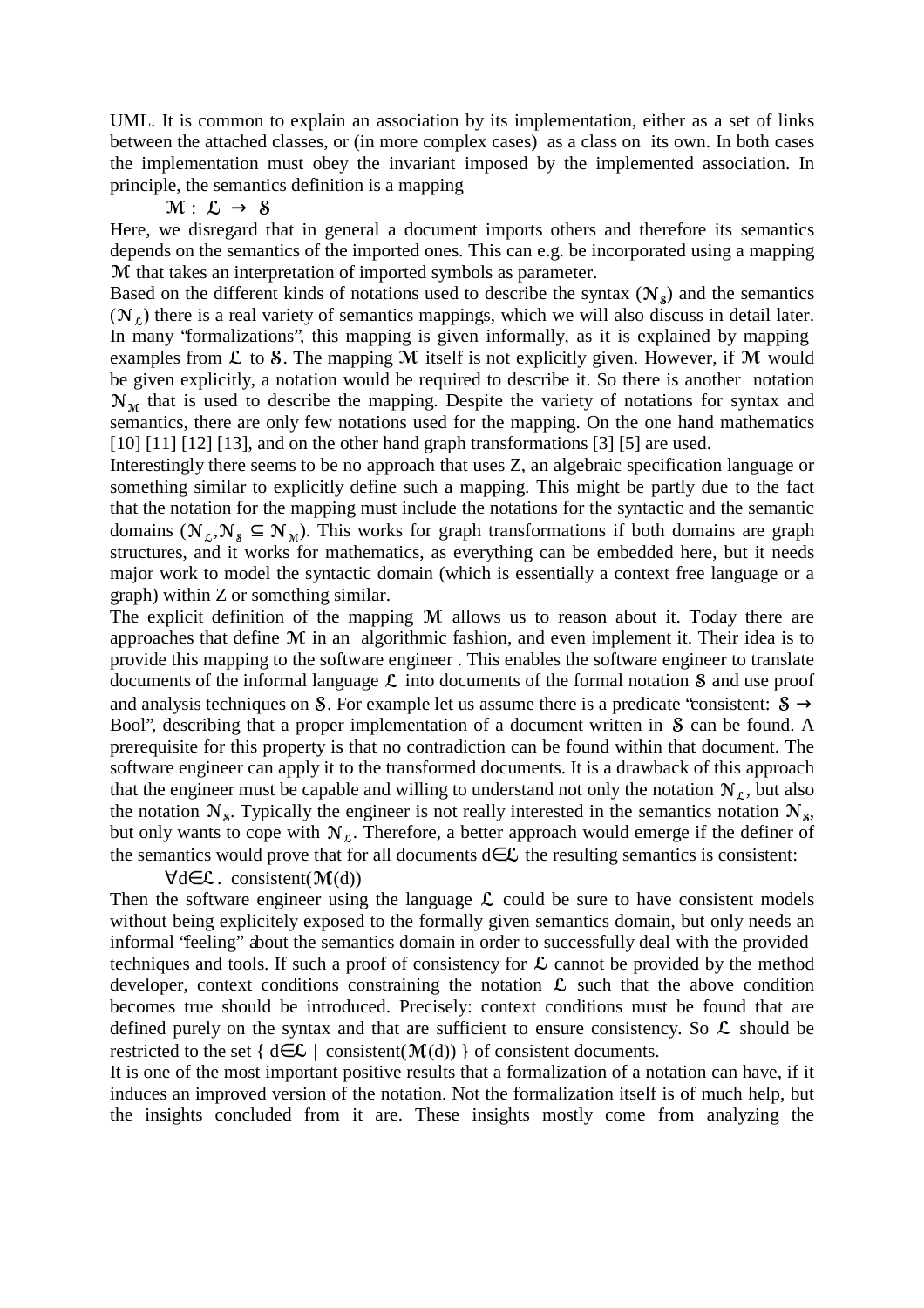formalization according to the following issues, and are primarily drawn by the same persons that gave the formalization (ideally these are definers of the notation) and not by the users of a notation:

- Does the given formalization capture the intuition of the users?
- Are the context conditions sufficient to ensure consistency?
- Does the notation allow to capture important properties of the semantic domain?
- Are transformation rules etc. sound wrt. the given semantics?

It probably needs a tremendous amount of work to capture these and related questions, but it surely must be done. A necessary prerequisite at least for success wrt. the last purpose is the explicit definition of the semantics mapping  $M$ . Other questions, like the first one, also aim at a consensus between users. This can only be achieved by a broadly accepted standardization, based on a formalization of syntax and semantics.

# **4 Example Semantics Definition**

In this section, we will illustrate the principles of semantics by means of a small example. It is mainly the way we defined the example that is of interest. To make the example not too simple, we use hierarchical Mealy automata (HMA). These are automata that exhibit a hierarchically decomposed state concept and their transitions are each labeled with one input and one output character. Transitions may cross state borders, nondeterminism and partiality are allowed.

In a first step we formalize HMA, then we define an appropriate semantics domain and finally we give the semantics mapping. To define these three parts, we use one underlying notation for all three: plain mathematics is used for  $N_M$ ,  $N_s$ , and  $N_L$ . As the mapping M becomes somewhat complex, we construct it in three layers, which are finally composed using functional composition. We also introduce two different kinds of semantics, one suited for specification and one suited for implementation.

### **4.1 Hierarchical Mealy Automata**

The syntax of HMA is defined using a tuple construct. An HMA is mathematically given by a tuple  $(S, \leq, M, \delta, I)$ , where

- S is a set of states,
- $(\leq)$   $\subset$  S  $\times$  S is a non-reflexive, transitive containment relation for states,
- M is a set of messages,
- $\delta \subseteq S \times M \times M^{\epsilon} \times S$  is a transition relation, and
- $I \subset S$  is a set of initial states.

By  $\mathcal{HM}$  we denote the set of such tuples. Thus  $\mathcal{HM}$  as serves as our syntactic domain  $\mathcal{L}$ . . By  $M^{\varepsilon}$  we denote the set M extended by the special element ε. The transition relation relates source state, input message, an optional output message and the destination state. The omission of an output message is denoted by using ε. A simple but typical HMA is given in Figure 1.

Please note that we have introduced the context condition that  $\leq$  is a partial ordering. So far we have neither demanded that the set I is not empty, nor that  $\leq$  is a hierarchy (disallowing overlapping states), nor that any set is finite.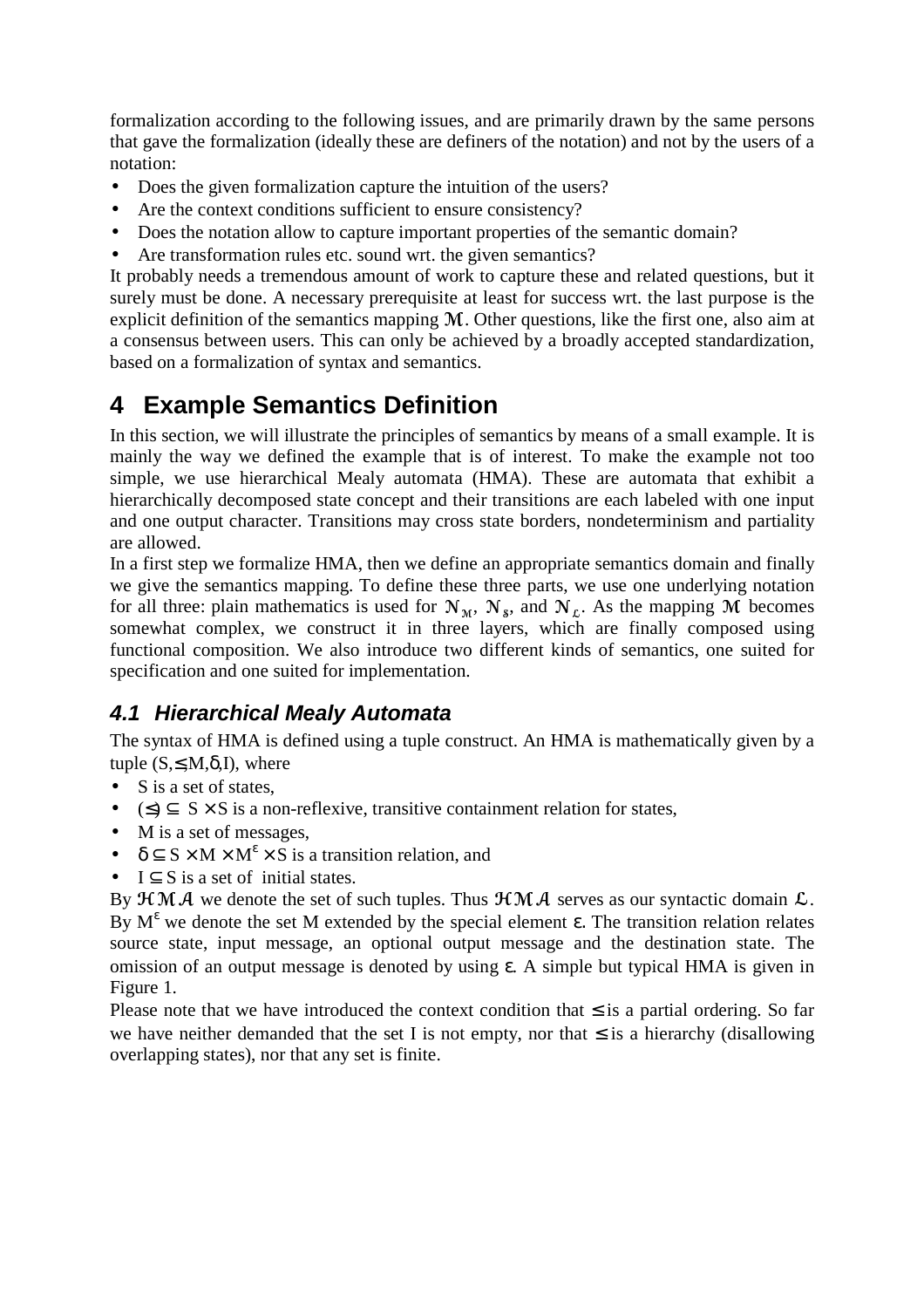

**Figure 1: An HMA for Checksum Calculation**

### **4.2 Semantic Domain for Hierarchical Mealy Automata**

When regarding the semantics of a notation, we first decide which kinds of systems we are interested in. The more complex a notation usually is, the more specific is its application area and the less different kinds of systems it is suited for. In our simple case, it is sufficient to decide we have objects, and these objects communicate with each other via message passing. For each incoming message, an object is allowed to send at most one answer. As the syntax we defined does not include a composition operator, we do not need to talk about object interaction (asynchronous, synchronous, in-parallel, etc.), we only assume that objects may not reject incoming messages (as it is the case in sequential languages). We regard the state of objects to be encapsulated. Therefore it is a good choice to take the external visible behavior as semantics. Neither the state nor the transition relation are visible in the semantics. We define this behavior in terms of a relation between the sequence of inputs and the sequence of outputs. Defining  $M^*$  as the sequence of messages over M, then our semantics  $\delta$  is the set of pairs of input and output sequences, defined as  $\mathcal{O}(M^* \times M^*)$ . Thus the mapping

 $\operatorname{\mathcal{M}}\ :\ \operatorname{\mathcal{H}}\operatorname{\mathcal{M}}\operatorname{\mathcal{A}}\ \ \rightarrow\ \ \operatorname{\mathcal{G}}\nolimits(\operatorname{M}^*\!\times\operatorname{M}^*)$ 

is the goal of our semantics definition. Please note that in the semantics states do not show up. This reflects that states are an encapsulated within objects and therefore can not be observed from outside.

The semantics of HMA is given in three layers. This is due to the fact that a one-step semantics definition is quite involved. In order to manage the semantics definition, we introduce two intermediate stages, one including a new formalism (which is only a slightly changed version of HMA), and another, where we cope with only a substyle of the syntax. It is important that we carefully motivate our decisions.

### **4.3 Transition to Flat Mealy Automata**

The first step is done by removing the hierarchy within automata. So basically the resulting flat Mealy automata (MA) are a subset of the HMA, disregarding the containment  $\leq$ . The set of Mealy automata  $\mathcal{M} \mathcal{A}$  is therefore described as the set of tuples  $(S_2,M_2,\delta_2,I_2)$  and serves as the semantics in this first layer of semantics definition. The motivation behind the reduction transformation comes from the fact that in the final semantics states do not show up. Thus it is ok to flatten the state hierarchy as long as the transition structure is preserved.

We assume that the nesting of states in HMA indicates that if an object is in a substate, it is also in its according superstates. Thus if the object is in state s∈S, it in fact is in each of the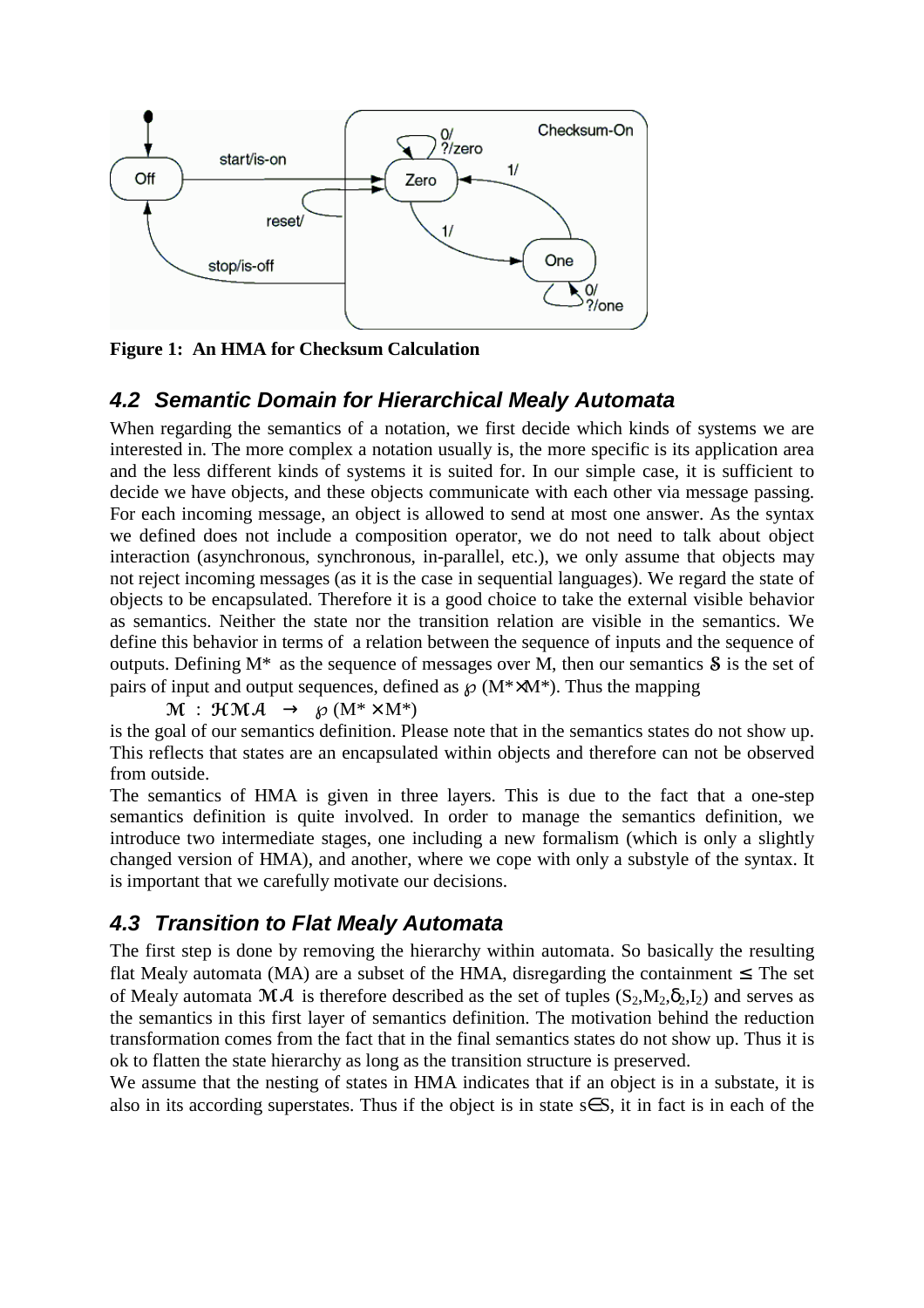states {t∈S | s ≤ t}. Furthermore, if a state is decomposed into a set of substates, we demand that an object in this state must be in exactly one of the substates. Therefore, substates "partition" the superstate.

The new states  $S_2$  therefore can be defined as linearly ordered subsets of S that are upwards and downwards closed. Interestingly, if we assume that  $\leq$  does not have infinite descending chains, each of these sets over S corresponds to exactly one set of basic states. As this requirement is in practice not a hard constraint on HMAs, we accept this constraint and identify each such set with its smallest element. So we end up with the following translation:

$$
S_2=\{\ s\in\,S\ |\ \neg\ \exists\ t{\in}S.\ t < s\ \}
$$

 $M_2 = M$ 

 $\delta_2 = \{ (s_2, i, o, t_2) \in S_2 \times M \times M^{\varepsilon} \times S_2 \mid \exists s, t \in S \ldotp (s, i, o, t) \in \delta \land s_2 \leq s \land t_2 \leq t \}$ 

 $I_2 = \{ s_2 \in S_2 \mid \exists s \in I. s_2 \le s \}$ 

To complete the mapping definition, we define the first part of  $M$ :

 $\mathcal{M}_1 : \mathcal{HM} \ \mathcal{A} \, \rightarrow \mathcal{MA}$ 

 $\mathcal{M}_1(S, \leq, M, \delta, I) = (S_2, M_2, \delta_2, I_2)$ 

Observe, that in case S, I and  $\delta$  are finite, this transformation can easily be implemented. A concrete program could do this transformation, and graph transformations can do exactly the same [4].

### **4.4 Transition Completion**

Because we decided that the object may not reject any incoming message, the relation that we regard as behavior description of an object must therefore be complete in the sense that it offers at least one possible reaction for each incoming input sequence. If we were to immediately proceed with the next step of semantics mapping, we would find out that the result of the semantics mapping does not satisfy this requirement.

This has two reasons: on the one hand, if the set of initial states is empty, then the result is also empty (see semantics definition below). As a result of this we impose the context condition for MA (and hence similarly for HMA) that I≠ $\varnothing$  which seems a good constraint from a methodical point of view.

The other problem is due to the fact that we allow the transition relation  $\delta$  to be partial. An MA is partial for a given state  $s \in S_2$  and input i $\in M$  if it doesn't contain a transition accepting input i. For HMA this means that a state  $s \in S$  is partial in input i $\in M$  if neither state s nor one of its superstates and not all of its substates contain a transition accepting input i. We can interpret this in different ways. Among them are three major possibilities:

- Ignore: The incoming message is just ignored, no state change and no output occurs.
- Chaos: The incoming message was not awaited, everything, including a crash may happen.
- Underspecification: The specifier did say nothing about possible behavior. Nothing is forbidden, everything is allowed.

Interestingly the latter two interpretations lead to the same semantics, which roughly corresponds to the loose approach used in algebraic specification techniques [11] [8] and is suitable when the HMA are interpreted as a specification technique. The former instead is useful if HMA are regarded as a programming notation and leads to a default implementation, where the HMA was partial. This roughly corresponds to the notion of initial semantics. Giving one notation two different semantics in different contexts of usage is quite useful and has been done e.g. in [13]. We therefore define two variants of semantics, respecting these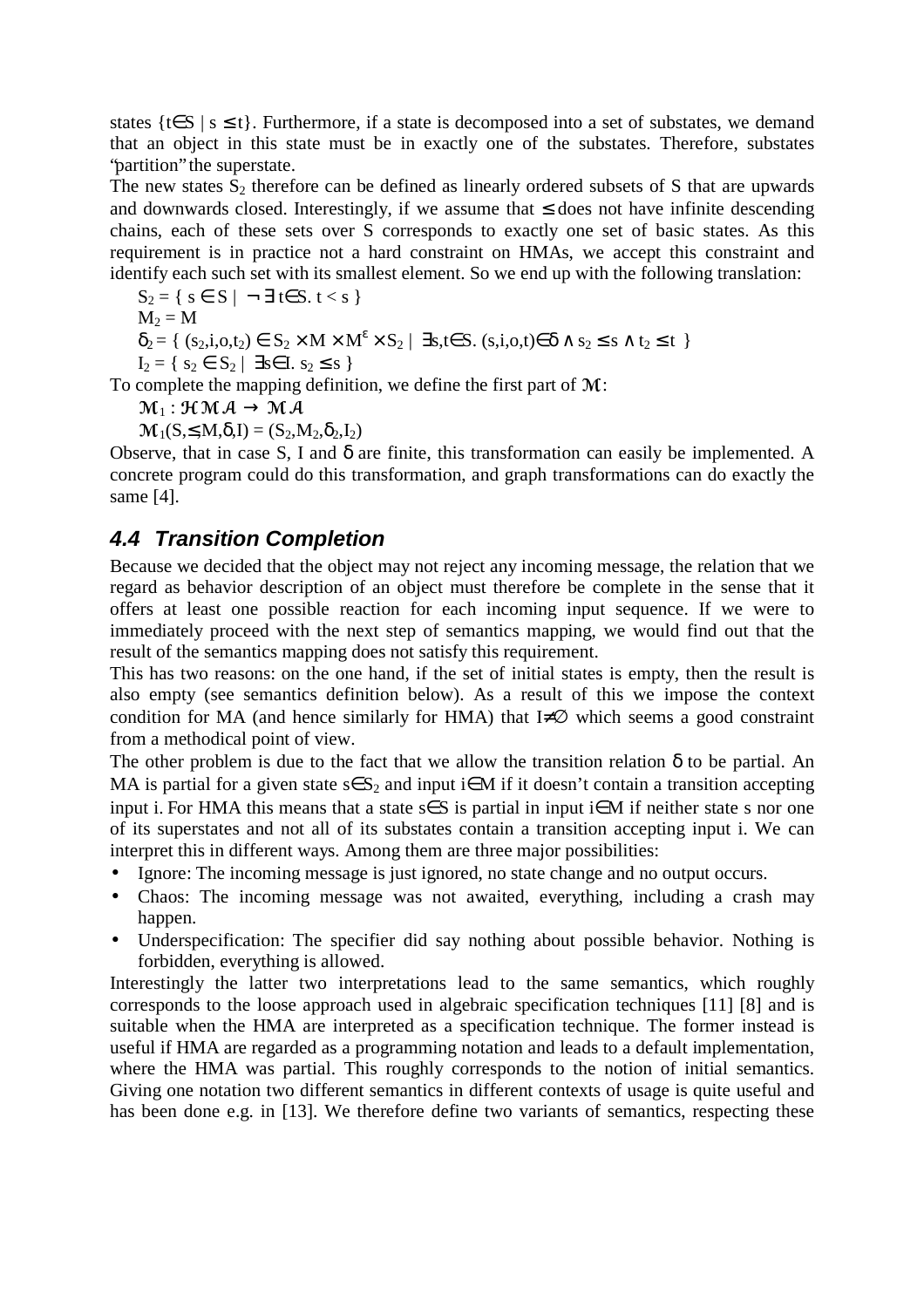two interpretations in different contexts. It is most easily done by adding appropriate transitions to the transition relation to complete it. The implementational semantics:

 ${\mathcal{M}}_{2 {\mathbf{i}}}\colon {\mathcal{M}}\hspace{.025cm}{\mathcal{A}} \,\longrightarrow\, {\mathcal{M}}\hspace{.025cm}{\mathcal{A}}$  $\mathbf{M}_{2i}$  (S,M, $\delta_2$ ,I) = (S,M, $\delta_{3i}$ ,I), where  $\delta_{3i} = \delta_2 \cup \{ (s,i,\varepsilon,s) \mid s \in S, i \in M, \neg \exists o \in M^{\varepsilon}, t \in S. (s,i,o,t) \in \delta \}$ and the specification semantics:

 ${\mathcal M}_{\rm 2s}\! \colon {\mathcal M} \: {\mathcal A} \, \longrightarrow \, {\mathcal M} \: {\mathcal A}$  $\mathcal{M}_{2s}$  (S,M, $\delta_2$ ,I) = (S,M, $\delta_{3s}$ ,I), where

$$
\delta_{3s}\!=\!\delta_2\cup\{\;(s,i,u,p)\mid s,p\!\in\!S,\,i\!\in\!M,\,u\!\in\!M^\epsilon,\;\lnot\!\exists o\!\in\!M^\epsilon,\,t\!\in\!S.\;(s,i,o,t)\!\!\in\!\delta\;\}
$$

Please note, that both mappings lead to a complete MA, and both mappings do not affect the behavior when explicitly given by transitions.

#### **4.5 Behavioral Semantics**

From the completed flat Mealy machines, it is now quite easy to map to possible behaviors. The third part of the mapping  $M$  is given by the translation:

 ${\mathcal M}_{\,3}: {\mathcal M}\ ${\mathcal A} \to {\mathcal G}(M^* \times M^*)$$ 

This basically requires to mimic the step by step transition semantics of an automaton through a recursive definition. The idea is that if we have given the behavioral semantics of the automaton for n steps, we can define the behavior for  $(n+1)$  steps by performing a single step and then perform n steps. As we change states in each step, we use the actual state we start with as an additional parameter.

Assuming  $R_n \in S \to \mathcal{D}(M^* \times M^*)$  is a state-parameterized relation that describes the possible behavior for the first n steps. Regarding that  $(i+iq)$  denotes the attachment of element i to a sequence iq and  $\varepsilon$  is the empty sequence ( $\varepsilon$ ++iq=iq), then  $R_{n+1}$  is defined by:

 $R_{n+1}(s) = \{ (i+iq, o+iq) | \exists t. (s,i,o,t) \in \delta \wedge (iq, oq) \in R_n(t) \}$ 

With the initial  $R_0$  being defined as the relation that contains exactly the behavior if an empty input sequence arrives:

 $R_0(s) = \{ (\varepsilon, \varepsilon) \}$ 

we can finally define  $M_3$  using the union of all such relations wrt. the given initial states:

 $\mathcal{M}_3$  (S,M, $\delta$ ,I) =  $\cup_{n \in \mathbb{N}, s \in I}$  R<sub>n</sub> (s)

The behavior of a complete flat Mealy automaton is the union of all behavior relations that are explicitly described by the MA.

The overall semantics mapping for HMA is then given by the functional composition and comes in the implementational and the specificational variant:

 $\mathbf{\mathcal{M}}_{\,\mathrm{i}} = \;\mathbf{\mathcal{M}}_{\,3} \;\mathbin{\circ}\;\mathbf{\mathcal{M}}_{\,2\mathrm{i}} \;\mathbin{\circ}\;\mathbf{\mathcal{M}}_{\,1}$  $\mathcal{M}_s = \mathcal{M}_3 \circ \mathcal{M}_2 \circ \mathcal{M}_1$ 

### **4.6 Results**

We have already collected some important results while carrying out the definition. Kinds of results are:

• Context conditions which have been introduced to get a sound semantics, and which usually also prove sensible from a methodical point of view. A trivial example was the introduction of I≠∅. A less trivial, but also suitable context conditions is the restriction to only finitely nested states.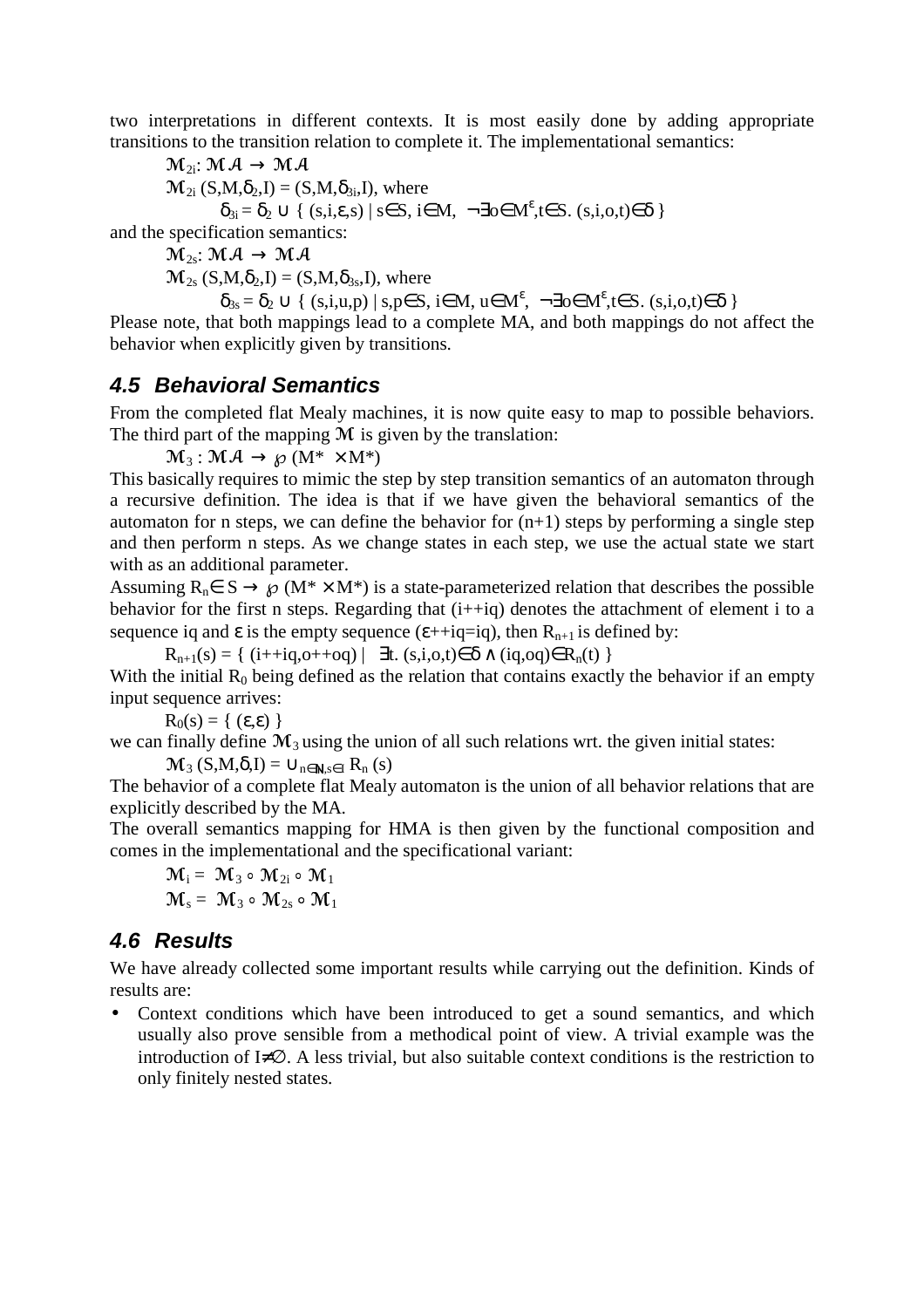• Insights and clarifications of the meaning of concepts. Rather interesting was the discovery of the two different versions of treatment of partiality.

Furthermore, when introducing these steps towards semantics, we have taken some (quite reasonable and well motivated) assumptions. If reject this assumptions, then the given semantics can be essentially wrong. However, our assumptions are given explicitly such that we can recognize and argue about them. By just reading a formalization, usually the properties of the definition do not become apparent (except the reader is an expert who has seen several similar definitions). So the formalization must be analyzed in order to increase confidence in that the formalization is correct and meets our intuition. The two main techniques for that are testing examples and proving properties. This is quite similar to analyzing a given UML model versus the intuition. We will just state some results here without providing the formal proofs (see [11] for similar proofs on a more complex version or do examples on your own). Some statements:

- A deterministic and complete HMA leads to a deterministic behavior relation (one possible output sequence for each input).
- Both completion transformations lead to complete MA and therefore both semantic mappings  $M_i$  and  $M_s$  are well defined.
- The ignoring semantics is a subset of the underspecification semantics: for all hierarchic Mealy automata A we have  $\mathcal{M}_i(A) \subseteq \mathcal{M}_s(A)$ .
- The semantics definition resembles erratic choice of a possible transition for each input message. Behavior completion after the mapping into a relation would result in a substantially different semantics as the nondeterminism in the MA would be interpreted angelic: An implementation must follow all possible paths staying non-chaotic as long as possible. The angelic (and also the demonic) interpretation of nondeterminism are to some extent interesting semantics. Unfortunately, both lead to very complex implementations and are hard to refine as this kind of nondeterminism does not correspond to underspecification.

Besides these useful insights, which partly help the notation developer to increase confidence in the notation and partly can also help the user of the notation, a next step for the notation developer now should be to define constructive manipulation techniques on the notation.

In our case e.g. techniques for inheriting HMA between classes were of interest. Inheritance of behavior allows us to substitute an object by a new, refined one. Fortunately we do have a good notion of behavioral refinement, defined in [14]. It is simply based on set inclusion. So we are looking for techniques that allow to constructively modify HMA  $A_1$  into  $A_2$  such that

 $\mathcal{M}_s(A_2) \subset \mathcal{M}_s(A_1)$ 

holds. For the implementational semantics this relation is not necessary, as we do not refine implementations, but we do refine specifications.

In Figure 2 the above formula is depicted in a commuting diagram. Lots of similar techniques have been defined and quite successfully used for structural notations, namely the normalization guidelines in relational database design [15] or re-factoring functionality in class diagrams [16]. Also a refinement calculus for object structures has been defined in [17]. And indeed we can find lots of rather simple rules that allow us to constructively modify a HMA document  $A_1$  into  $A_2$  and that ensure the formula given above. Almost all such rules come along with appropriate context conditions. Among them are quite simple rules like removing of initial states as long as at least one exists, removing unreachable states, more complex ones like splitting a state into several ones in order to allow a more detailed behavior description, and intrusion of a state in another nested one.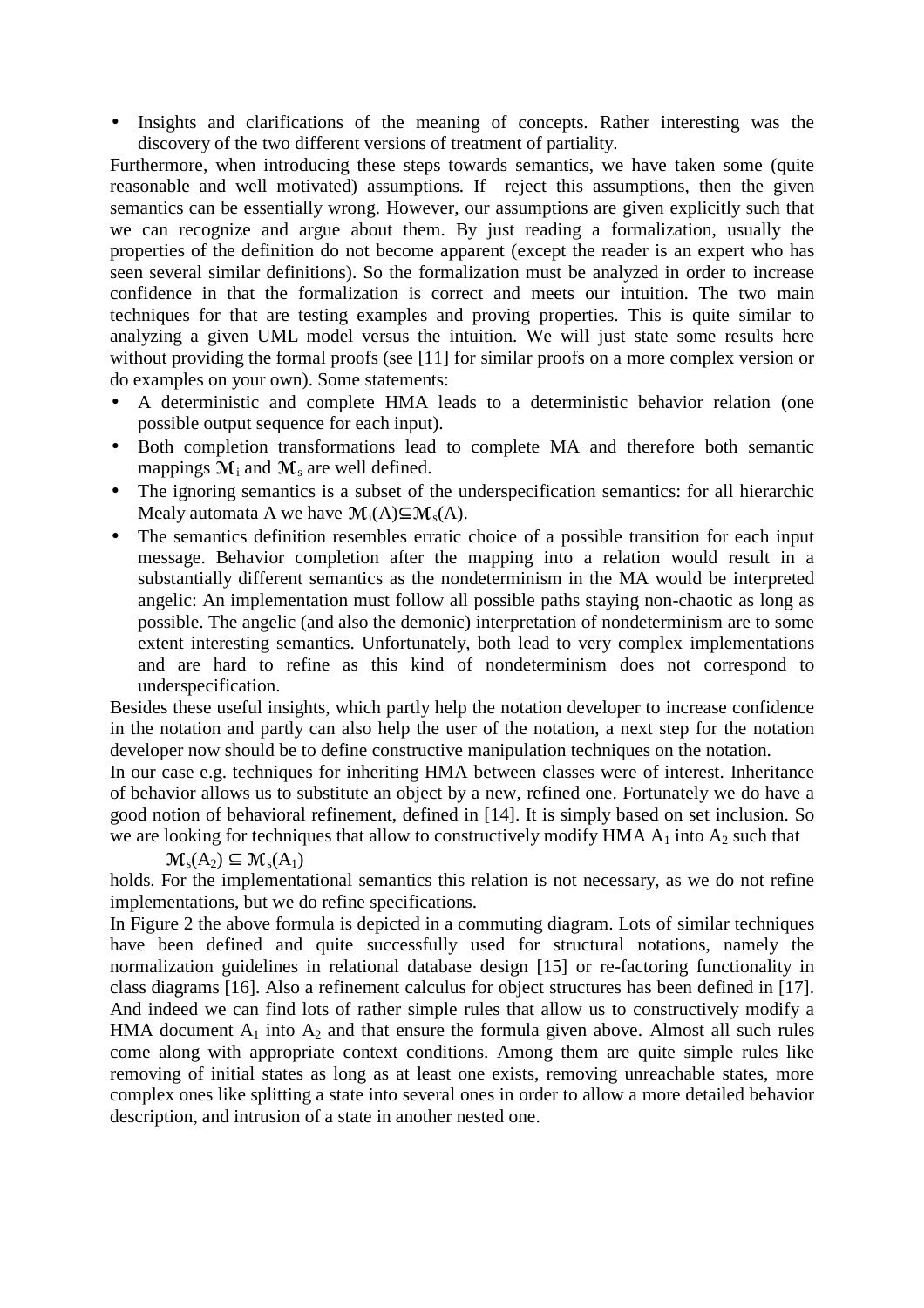

**Figure 2: Commuting diagram for constructive manipulation techniques with proper semantics.**

Please note as our example was a rather small one, we did not give a concrete graphical or textual representation except by illustration in Figure 1. A concrete representation would be necessary to make real use of a notation. Furthermore, if infinite sets of states, messages or an infinite set of transitions are of interest, an additional layer is needed to introduce finite representations of these infinite sets. This is e.g. in [11] done by using predicates to characterize equivalence classes of object states in one automaton state. The expansion of the predicates is part of the first level of semantics mapping and would lead here to an HMA as defined above.

## **5 Variants of Semantics Mappings**

In Section 3, we have introduced the basic concepts for a semantics definition. They are based on the mapping  $M$  from new concepts of the language to define  $\mathcal L$  into well known concepts of the semantics domain S. These mappings come in many different variations that it currently seems not feasible to classify all of them. Instead we focus on several variants of these mappings and discuss their impacts. The following discussion can be regarded as a set of guidelines for the definition of semantics, also they do not help defining semantics of complex languages like programming languages. For this purpose one of the standard denotational semantics papers [30] [32] [33] [34] could be consulted.

### **5.1 Intended Audience of the Semantics Mapping**

Very important is the intended audience of the semantics definition. Possible groups of readers are:

- the notation developer or the semantics definer,
- the tool vendor, or
- the user of a language.

If the semantics definition is made for the user of the notation then forget about formulae. This is at least true, if the user does not wish to have a formal definition but an intuitive appealing description of the purposes of the notation. As stated already, typical users will not be willing to understand the language S if it is given in an notation  $N_s$  that they aren't trained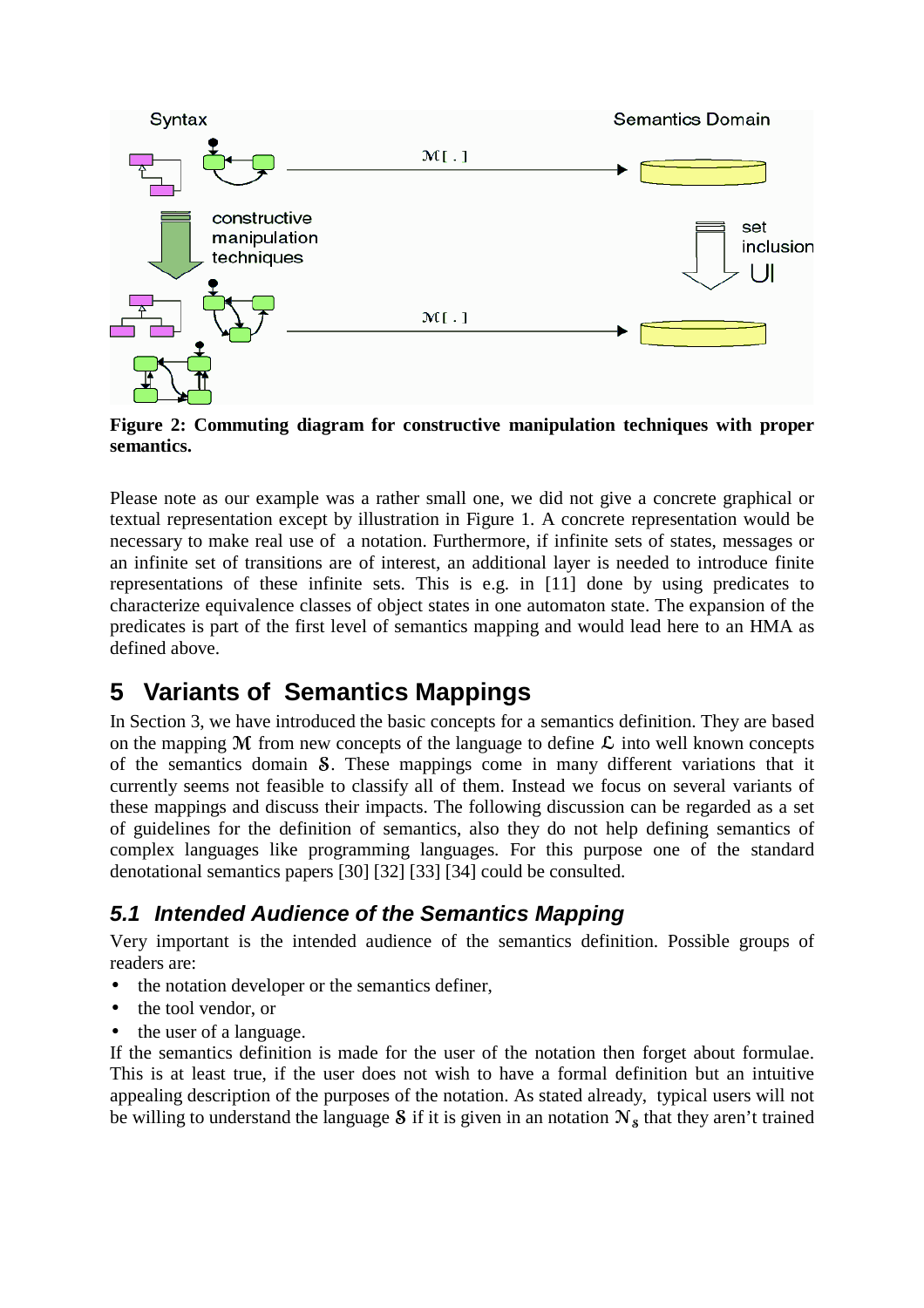in. This would mean that first the notation  $N_s$  has to be understood, which itself is defined using another formal language, and so on. Even if the user has skills in formal methods or mathematics, there still might be resistance to learn  $N_s$ . So as we do not have a semantics formalism that is commonly understood by a broad range of users (except perhaps mathematics) it is probably the best idea to use a natural language for explaining the notation and carefully describe the semantics.

The notation developer, who ideally should be the definer of the semantics, instead can cope with the notation  $N_s$  to gather insights for the specification language  $\mathcal{L}$ . .

Tool vendors also may be exposed to a precise semantics, but it is probably better to give them detailed descriptions of what to handle if documents are iteratively changed. This includes simple rules for adding, removing and adapting elements of the notation, as e.g. in [21], or refinement and transformation calculi for them as given in [11], [15], or [16]. Strictly spoken, tool vendors are not interested in "what" a notation means, but in "how" its symbols can be modified, and "how" code can be generated from it. However, tool vendors should not forget that the latter two depend on the first.

The intended audience and their particular background of course has several impacts on the following topics to discuss. In our state machine example we mainly used the semantics definition for ourselves to precisely define the intended semantics and to prove certain interesting properties.

### **5.2 Degree of Formality**

The degree of formality and precision of a semantics definition very much depends on the background of the definer and the intended audience. A semantics definition given in a formal notation is not necessarily precise (or let's say accurate), and a semantics given in pure English may be rather precise. Especially stylized English as suggested for the RM-ODP or diagrams as given in UML can be formal, provided there is a formal, commonly accepted semantics for them. On the one hand, however, there is a correlation between the preciseness of a definition and the language used. On the other hand, as discussed above, the degree of precision of a definition also depends on the background resp. knowledge of the user.

### **5.3 Abstraction and Information Loss**

A document written in notation  $\mathcal L$  contains a set of information pieces. This information tells the reader about the structure, the functionality, interaction patterns, collaborations, timing constraints, etc. of the components of a system. But such a document also contains lots of syntax related information, like layout, which typically does not influence the semantics. In between these two contrasts there are pieces of information that do contribute to the semantics of a document, but they should not explicitly shine up. In our case the state structure was not part of the semantics, although it contributed to it. Such information must be abstracted from in order to gain a useful semantics. Semantics in this case becomes more compact and also clearer.

In order to ensure that the semantics definition does not abstract from essential parts of the intention it is important at first hand to ensure that the intended information can be represented in the semantics domain **S**. If we had decided that states are visible by other objects, we would have to incorporate the state set within the semantics, which in this case leads to a less abstract semantics. From a practical point of view it sometimes helps to split the semantics, by defining two mappings  $\mathcal{M}_{beh}$  as above and  $\mathcal{M}_{state}$ :  $\mathcal{H}\mathcal{M}\mathcal{A} \rightarrow \mathcal{O}(S)$  to describe the state set.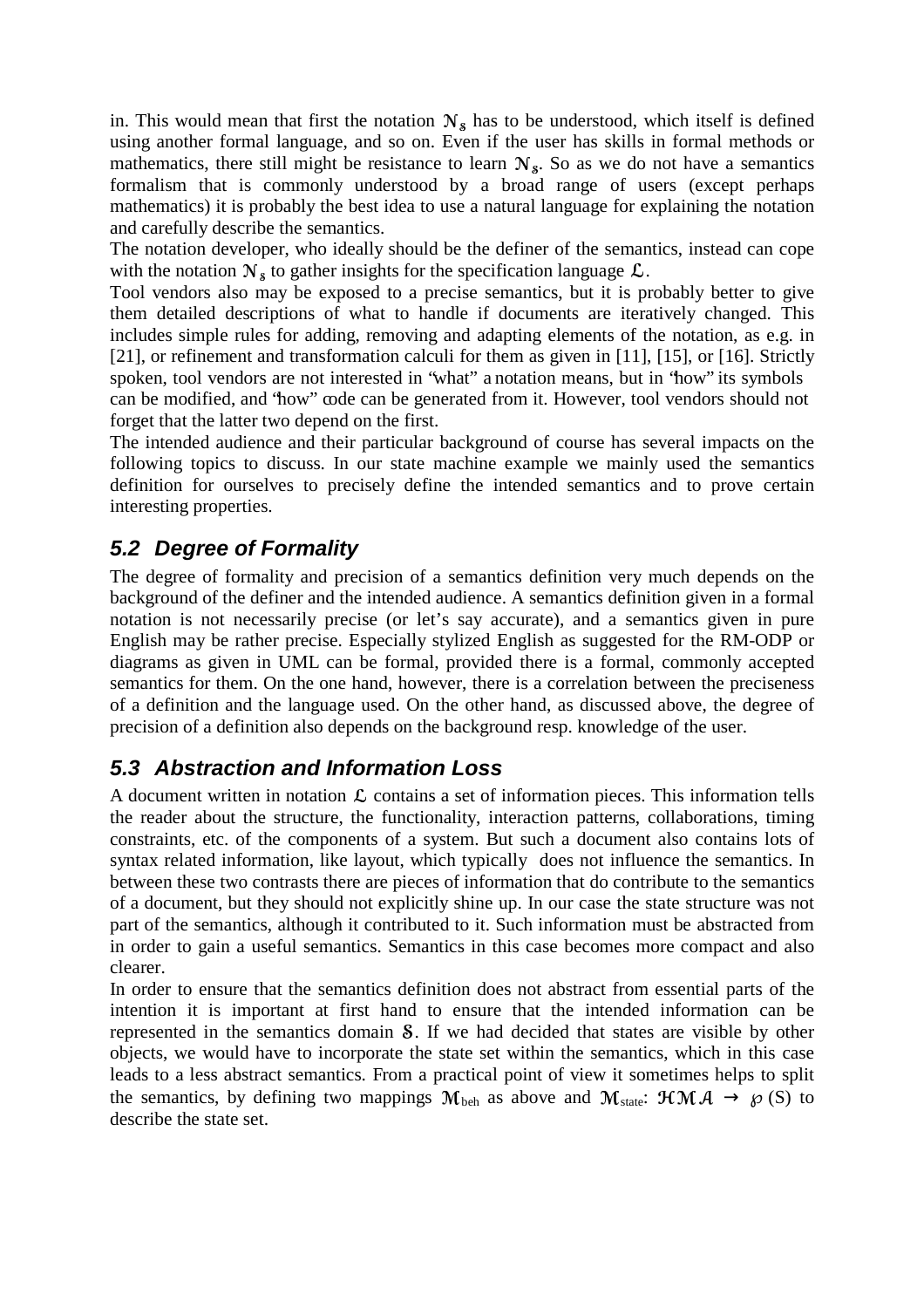Sometimes it is useful not to represent all essential information in the semantics, but to come up with a rather simple semantics definition especially useful for a certain aspect. For CSP there are quite a lot of different semantics available [18] that try to be as abstract as possible but still complete with respects to certain desired properties like e.g. compositionality. In our example, we decided that semantics consists of finite observations of behavior. We therefore cannot reason about liveness properties, as this requires infinite observations.

Quite the inverse happens if the semantics mapping is regarded as a transformation that adds information. This frequently occurs when the semantics domain  $\delta$  is itself a notation and the mapping is furthermore to be implemented. Typical examples are mappings of class diagrams to relationship models or cross-compilers from one programming language into another. There are lots of different choices to map new concepts into a language which is less rich in concepts. Performing these choices is equivalent with adding information as this also rules out unwanted implementations.

### **5.4 Compositional and Refinement-respecting Semantics**

The problem discussed above of defining semantics as abstract as possible but still including all essential information can be captured more precisely when techniques for manipulation of the notation are given. These techniques usually fall in the two categories refinement and composition. Composition means that several documents of the language are composed resulting in a new document of the language. The binary versions of composition can be captured as:

 $\cdot \oplus$  :  $\mathcal{L} \times \mathcal{L} \rightarrow \mathcal{L}$ 

A refinement transformation that modifies one document can be denoted as:

 $R : L \rightarrow L$ 

Often these two operators come in parameterized versions, allowing various different flavors. E.g. composition of objects in a data-flow architecture can be sequential or parallel. Regarding our example, we have already mentioned several possible forms of refinement, however, if we wanted to introduce composition of HMA we should clarify more details about the communication of the underlying objects. There are different variants of object communication, but almost all lead to principal problems that do not allow us to describe the composition result itself as an HMA. This mainly stems from the problem of internal interactions of HMA that are not visible from outside, but can be influenced through sending new messages. This problem can be overcome by extending the language itself with a composition operation, which was e.g. done with StateCharts [19], where composition becomes a very simple operation: Take the two HMA, draw a box around them and separate the two HMA by drawing a line to indicate a so called "AND-state" that distributes control among subautomata. Please note, that this is not included within our HMA as we don't have AND-states.

It is important to ensure that the semantics of the composite can be deduced from the semantics of its parts. If this holds for all variants of compositions then the semantics definition is called compositional [20].

A quite similar approach could be useful to better understand the general need for semantic definitions that cope with refinement.

### **5.5 Algorithmic Mapping**

For the primary purpose of giving the language  $\mathcal L$  a meaning, neither the semantics domain  $\mathcal S$ nor the mapping M need to be given in any implementation oriented style. However, in some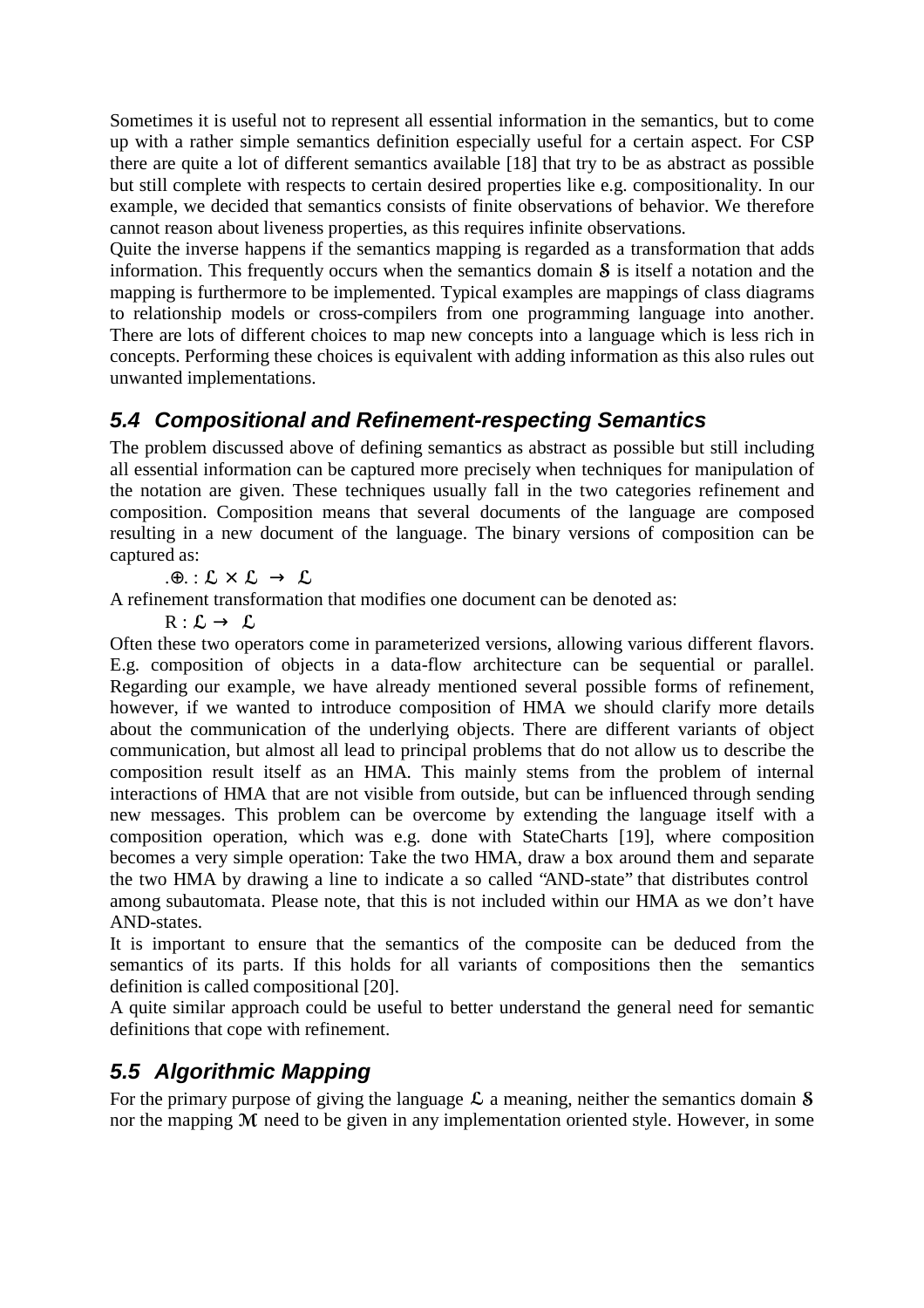cases the semantics definition can be used for a transformation by the user of  $\mathcal{L}$ . In our example this might be the case for the first part of the mapping, which can be easily implemented if the involved sets are finite. In this case not only the language  $\mathcal L$  but also the semantics domain S needs a computer-based representation. The underlying notations  $N_s$  and  $N<sub>L</sub>$  can then be regarded as some implementation data structure, depending on the programming language used for  $N<sub>M</sub>$ . This works for transformations of Class Diagrams to Entity/Relationship models or cross-compilers between programming languages. These mappings, if given to the user, are not really semantics definitions, but syntactical transformations and should therefore have themselves a justification using an abstract semantics definition. Otherwise we end up like compilers in the early days of computer science: The semantics of the language was defined using the compiler, and the programmer just had to try.

There are example formalizations for diagrammatic languages  $\mathcal L$  that essentially translate them into formulae of a logic language  $N_s$ . The idea was to give the user the possibility at hand to feed the generated formulae into a verifier such as Isabelle [22] and to have a precise tool at hand to verify properties of the defined model. Such an approach exhibits several problems. First, if you are not sure whether the generation algorithm is correct, the verified properties of the generated formulae might not hold for the original properties of the diagram. Second, if the generated formulae are modified, e.g. by enhancing them with certain properties, it is in general not possible to fully retranslate them into the diagrammatic language  $\mathcal{L}$ , as formulae usually have more expressive power. Third, most people accept diagrammatic languages, but very few like to see their intuitive diagrams vanish in a large set of generated formulae. This becomes even more of a problem, as usually the generated formulae are rather large and therefore hardly understandable.

There have been some ideas around that try to retranslate modified formulae, say by a mapping  $\mathfrak{F}: \mathfrak{F} \to \mathfrak{L}$ . The mapping must not necessarily be complete, but perhaps may "lose" information. However, if such a situation arises, one should always be very eager to check out what the combination ( $\mathfrak{F} \circ \mathfrak{M}$ ) does, as this ideally should be an identity. As these translations essentially work on the underlying notations, it can be doubted that a result is indeed the origin, but a much larger representation, which could (or should?) essentially describe the same systems. Quite the same is true for  $(M \circ \mathcal{F})$ .

Another kind of mappings that is not quite algorithmic, but also intended to be available to the user is the semi-automatic translation. In this case the software developer is actively involved in the translation process by deciding which offered choice to take or which pieces of information to add. The transformation is such interactive and therefore merely a syntactical manipulation and not a semantics definition. Examples also come from database design, where e.g. the transformation of an association allows to choose from different implementations. So as opposed to above, not the transformation itself adds this extra information, but the user is required to provide it.

### **5.6 Choice of Underlying Notations**

A rather technical but nevertheless important question is the choice of the appropriate languages to describe syntax and semantics. There are various relationships between the language and the semantics in question and the underlying notation used to describe them. In our example, we have used mathematics as the notation to define language, semantics domain and mapping. Other examples, especially the ones using Z often enhance the language  $\mathcal L$  by concepts used in the semantics domain **S**. Therefore the notations of both are not disjoint and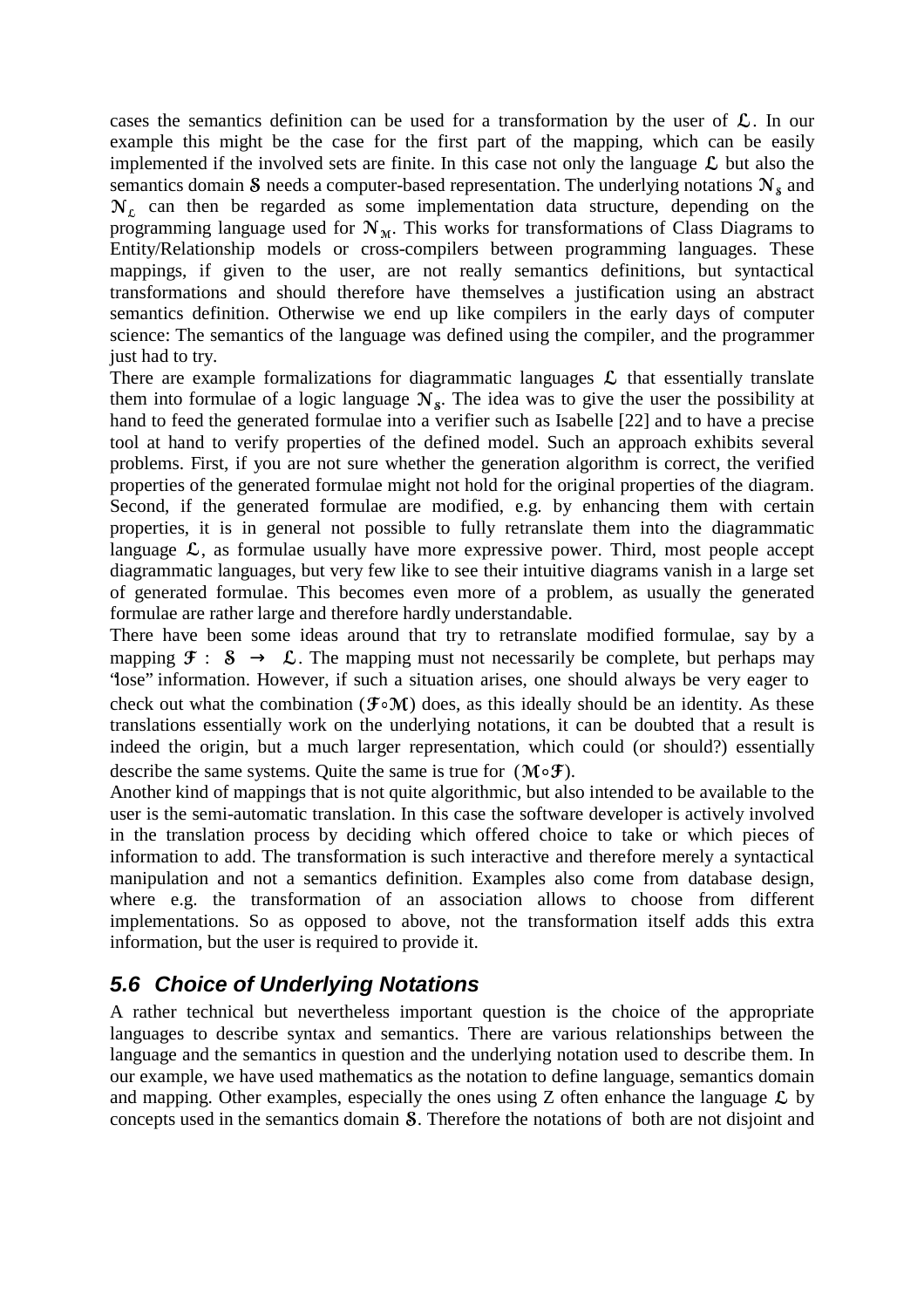the mapping becomes much easier. For example StateCharts can be enhanced with pre- and postconditions using Z and these conditions need therefore not be changed when mapped. However, this has the severe drawback that the mapping cannot be given explicitly within Z.

To clarify this, regard  $Z$  to be used either as semantics domain  $S$  or as the underlying notation  $N<sub>s</sub>$  to define the semantics domain. In the former case, the result of the mapping is a Z specification. Z itself is precisely defined using grammars, which serve as  $N_s$ . In the latter case Z is used to define the semantics domain. This can e.g. be relations between sequences of input and output messages and has nothing to do with Z.

It is possible to use Z for both, S and  $\mathcal{N}_s$ . This would lead to a formal representation of the abstract syntax of Z in itself and has not been done so far. Interestingly, the developers of UML did exactly this to define their own notation, when they used UML for  $\mathcal L$  and  $N_{\mathcal L}$ .

If  $Z$  is used for  $S$  usually the mapping is not explicitly stated, but given through informal rules.

#### **5.7 Choice of the Semantic Domain**

The choice of the semantic domain  $S$  of course depends on the topics mentioned earlier. One general approach at defining the semantics is to choose the underlying notation  $N_s$  and do not talk explicitly about the semantic domain  $\delta$  itself. This is common, when choosing Z or a similar notation for  $N_s$ , as it then happens that S is implicitly given as the set of all valid Z specifications. But usually by far not every  $Z$  specification can really be generated by  $M$ . If a mapping  $M$  is given, it might be a good idea to try to find some intrinsic properties, when examining the range of M, denoted as  $M(L)$ . This usually is a true subset of S and therefore can be regarded as the implicitly given description of the systems we are interested in.

Whenever a document of the language  $\mathcal L$  is translated, the mapping  $\mathcal M$  adds a lot of extra properties to describe certain situations. A good example for such a property is that if a class inherits from another one, it has at least the methods and the attributes of its ancestors. This property is completely independent of the actual set of classes, and also completely independent of the form of the notation, we use to describe these classes, but is an intrinsic property of the intended semantic domain. Thus it should be described within  $\delta$  and not within the mapping  $M$ . This on the one hand allows to explicitly understand and reason about intrinsic properties of  $\delta$  without having to bother with a concrete syntax, and on the other hand allows to exchange or extend the notation  $\mathcal L$  without modifying  $\mathcal S$ .

As there are extensions, like OOZE  $[23]$ , or Z++  $[24]$  of Z to incorporate object-oriented concepts like classes, it is quite a natural choice to use this extensions. The more concepts  $\mathcal{L}$ and **S** have in common the easier the mapping becomes. In our examples we used this idea to decompose our semantics definition into several easier ones, e.g. one dealing with the reduction of state hierarchies only. One pitfall to avoid is the problem that different languages, like UML and OOZE do both have the notion of object and class in common, but they don't necessarily match in detail. For example in OOZE identity and especially identifiers are treated different from a procedural programming language. This can lead to an incorrect semantics mapping, which in best case is just a loss of information and therefore an incomplete formalization.

It is an intention of OOZE to study essential concepts of object-orientation in an abstract way. However, using OOZE as semantics domain may lead to the problem that a direct and easy mapping between similar concepts in  $\mathcal L$  and  $\mathcal S$  is inappropriate.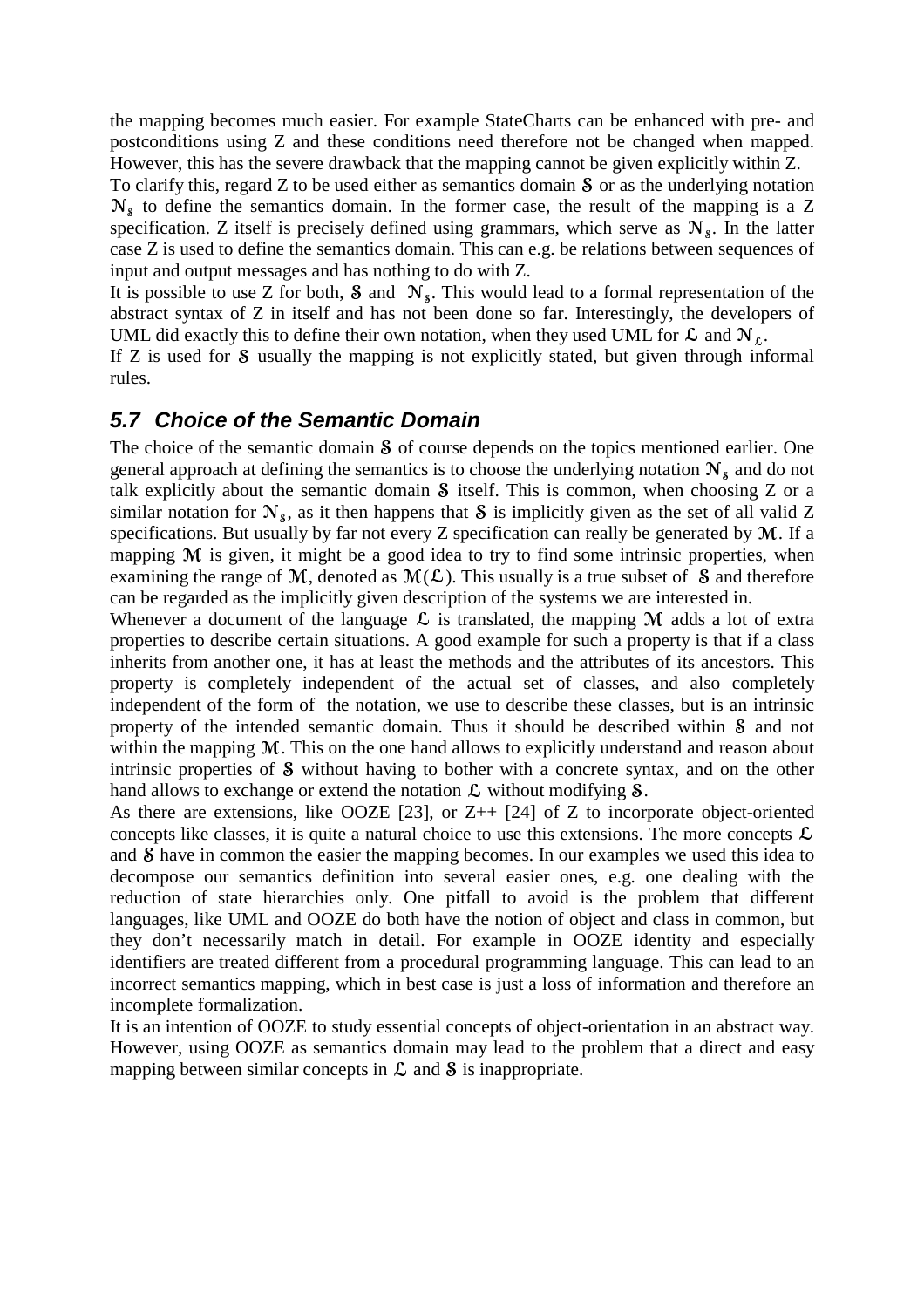### **5.8 Construction of the Mapping**

As we have shown in our example a semantics definition can be constructed in several steps. This is mainly used to reduce the complexity of the overall mapping. Two main techniques of decomposing a mapping (which in essence is a function) can be applied:

- Functional decomposition of  $M$ .
- Split of the source language  $\mathcal{L}$ .

The first technique was applied in our example, where several steps have been taken. Chains of mappings are connected together by functional composition:

 $\mathcal{L}_0$   $\stackrel{\text{M1}}{\longrightarrow}$   $\mathcal{L}_1$   $\stackrel{\text{M2}}{\longrightarrow}$  ...  $\stackrel{\text{Mn-1}}{\longrightarrow}$   $\mathcal{L}_{n-1}$   $\stackrel{\text{Mn}}{\longrightarrow}$   $\mathcal{L}_n = \mathcal{S}$ 

We have for example used this technique when defining semantics for HMA.

The second technique can be applied if a modeling technique like UML consists of a set of rather independent notations and that a semantics definition for them can be given independently from each other. We therefore split the source language  $\mathcal L$  into several (not necessarily disjoint) sublanguages:

$$
\mathcal{L} = \mathcal{L}^{1} \cup \mathcal{L}^{2} \cup ... \cup \mathcal{L}^{n}
$$

and define a semantics for them in the form of

 ${\mathbf M}^{\mathrm i}: {\mathcal L}^{\mathrm i} \to~\mathbf{S}$ 

If the semantics domain is chosen carefully, namely if there are operations to integrate several elements of S into a single one, then the integration of the mappings  $M^i$  into one mapping M should be possible. A natural choice for an  $S$  allowing this is to use a set valued semantics and use intersection to integrate. Below we discuss set based semantics in greater detail.

The given techniques can be combined, e.g. by functionally decomposing the above  $\mathcal{M}^{\dagger}$  by first mapping  $\mathcal{L}^i$  into an appropriate semantics  $\mathcal{S}^i$  and then embedding the result in a general semantics domain *S* describing all facets of systems. In our example, we may add class diagrams describing the structure, give them a semantics on their own, and then embed both semantics in a more general semantics domain, capable of describing all interesting facets of systems.

As we can see from these composition techniques for semantics definitions, it to some extent lies in the eye of the beholder and also depends on the given context to regard one language as syntax and the other one as semantics. When using functional decomposition, the question what is syntax and what is semantics depends pretty much, which mapping we are focusing on. With respects to mapping  $M_k$  the language  $\mathcal{L}_{k-1}$  is regarded as syntax and  $\mathcal{L}_k$  as semantics domain. Please also note that some languages do apply to serve as syntactic notation much better, than others. A syntactic language must be finitely represented, otherwise there must be an additional layer that incorporates concepts to finitely represent infinite sets, relationships etc. A good example for that is the use of state predicates to group together a possibly infinite set of states an object can have into one automaton state.

### **5.9 Set-valued Semantics**

When a (deterministic) programming language is considered, the semantics describes for each possible input exactly one possible result. Therefore there is exactly one system that implements the intended semantics of a program.

The intention of specification languages like the algebraic specification language Spectrum  $[8]$  or the model-oriented languages  $\overline{Z}$  and VDM, is to describe not a single system, but a set of systems whose elements have the given properties. The semantics for them is given as sets of algebras (models).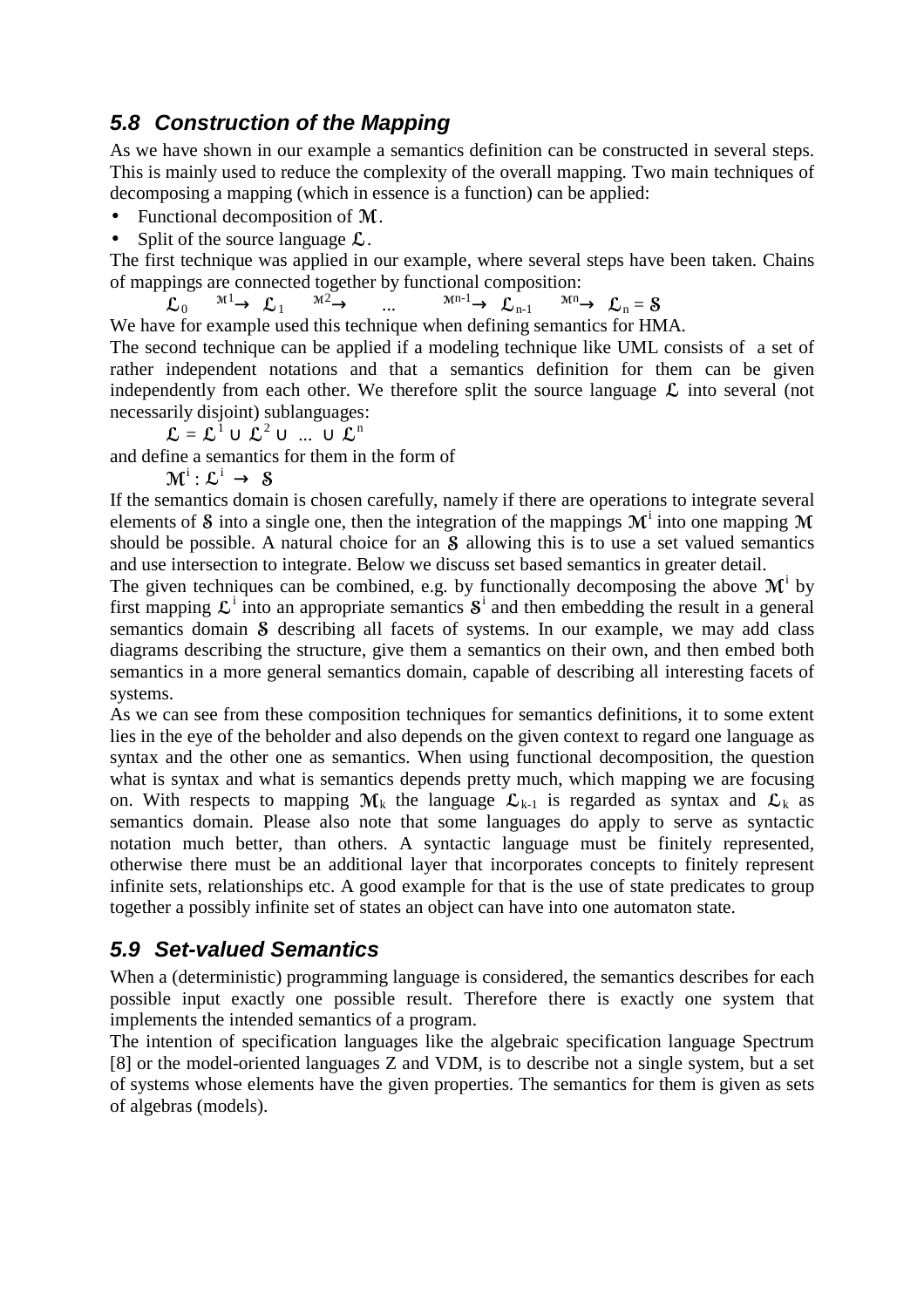Quite like these specification oriented approaches we found it extremely useful to use a set valued semantics. This allows us to describe interesting properties of our semantics without regarding any details of the syntax. Let us assume  $\mathcal Y$  describes the important properties of the set of possible systems we are interested in. In our HMA example this was a tuple of message sequences ( $M^* \times M^*$ ). The semantics domain is then given as a powerset:  $S = \mathcal{O}(\mathcal{Y})$ . The semantics of a document D $\in \mathcal{L}$  is thus a subset of systems from  $\mathcal{Y}$ , which we expect is the set of all systems that obey the properties stated in document D:  $\mathcal{M}(D) \subset \mathcal{Y}$ .

We can then state important properties:

- Document D is consistent exactly if  $M(D) \neq \emptyset$ , which means an implementation can be found. Otherwise some contradicting propositions must be present within D.
- The semantics of two documents D<sub>1</sub> and D<sub>2</sub> is given by  $\mathcal{M}(D_1,D_2) = \mathcal{M}(D_1) \cap \mathcal{M}(D_2)$ , which essentially resembles that only systems that obey both documents are in the semantics.
- Document D<sub>2</sub> refines D<sub>1</sub>, exactly if  $\mathcal{M}(D_1) \subset \mathcal{M}(D_2)$ , which means that D<sub>1</sub> can be replaced by  $D_2$  without loss of information.

The second property allows us easily to integrate the semantics definition of documents of different notations. Given several notations  $\mathcal{L}^i$  (e.g. Class Diagrams, Sequence Diagrams, HMA) and mappings  $\mathcal{M}^i$  :  $\mathcal{L}^i \to \mathcal{D}(\mathcal{Y})$  then an integrated semantics of a set of such documents can be obtained using intersection, to an integrated semantics mapping M.

As stated already it is an important task for the notation developer to provide context conditions to ensure consistency of documents. For the definition of correct refinement rules and composition operations another set of context conditions has to be found.

When an executable specification language is regarded, then there often are two kinds of semantics. Our HMA example as well as e.g. CafeOBJ [13] provide an operational semantics, which describes one possible system, and an algebraic one, which describes a set of systems. The operational semantics is a strict subset (typically containing only one element) of the algebraic semantics, thus selecting a canonical implementation. Such an implementation semantics is in some approaches also called minimal or initial. If the language  $\mathcal L$  in question is regarded to be executable, then the approach of a set-based, loose specification semantics and an additional implementation semantics could be appropriate. We used such an approach in our example when defining  $M_i$  and  $M_s$  for HMA.

### **6 Future of Semantics for UML**

UML as the unification and enhancement of previously given object-oriented methods is a great achievement. However, due to the lack of a more precise semantics there is lot of space for different interpretations for different users. This partly depends on the personal background but also on the interpretation the tool vendors use.

Furthermore, there are still deficiencies between the interrelationships of different notations that remain to be solved. One famous example in the history have been the data-flow diagrams of OMT [25], which for themselves have a precise semantics, but their correlation to other OMT notations never became clear, and finally have not been taken over to UML. The activity diagrams of UML might have a similar fate, as today it is still not clear what Activity Diagrams really are. UML regards them as specialization of State Diagrams, but they seem to have more in common with OMT' s data flow diagrams.

Quite a few people do have what they think is a precise intuition about all the UML constructs. However, today we doubt that these intuitions coincide. Instead the personal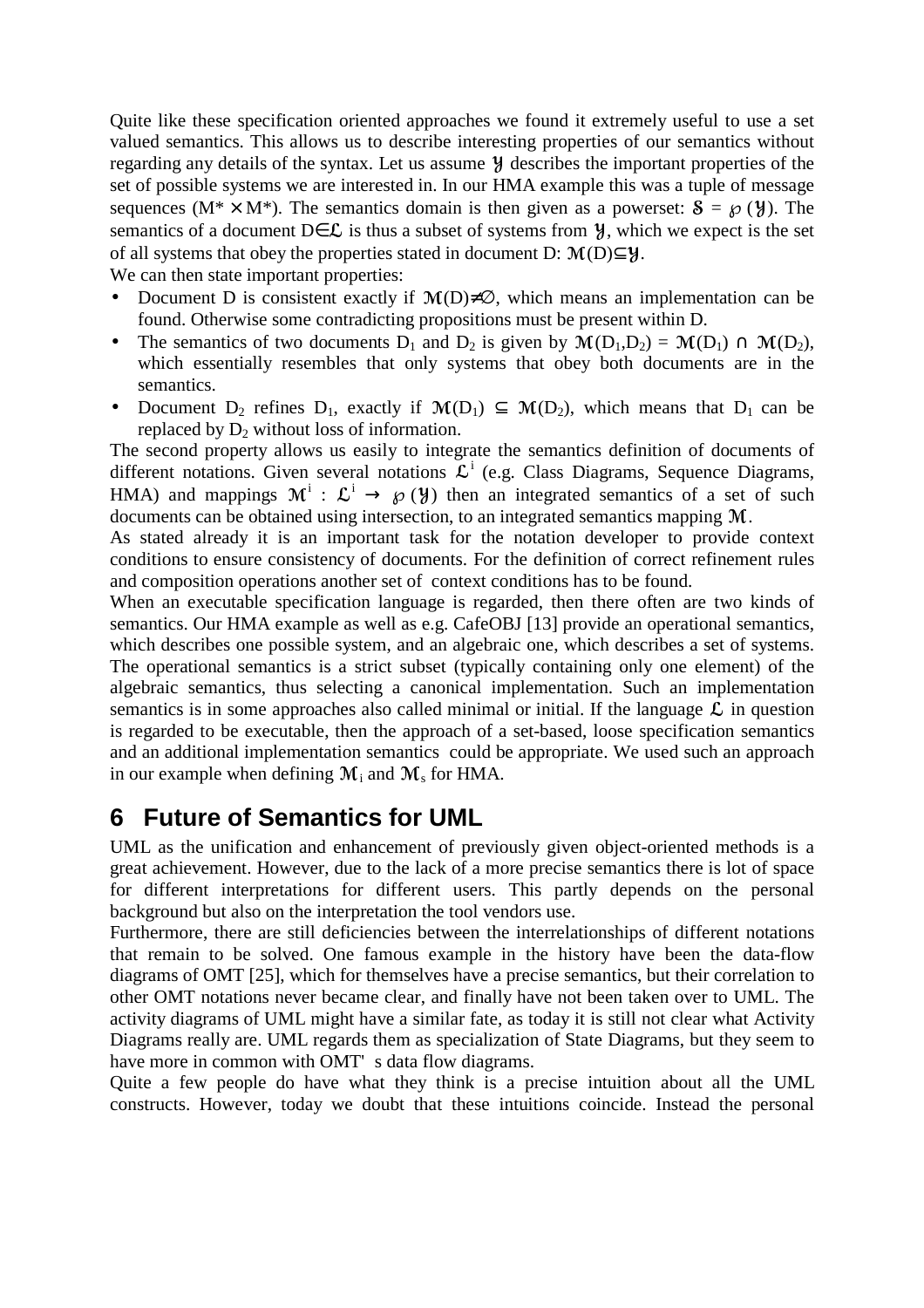background and education, as well as experience using the UML notation and tools strongly influences this intuition. As tools become more and more mature, and a standardization of the semantics of UML in detail did not take place so far, it will become increasingly difficult to find such a standardization that people and especially tool vendors can agree upon. This might be a clear drawback of UML in the future, especially if someone else comes up with a new approach with more precisely defined semantics.

In the semantics document of UML, there is an attempt for such a standardization of the semantics. But it cannot be expected that this is already complete and consistent. A standardization not necessarily needs to be done based on a formalization, but it surely will help at least the people involved to systematically find and correct flaws and at last give a precise semantics definition.

However, such a process may take time, as there are lots of details to agree upon. This e.g. starts with the choice of the underlying notation  $N_s$ . One (today very optimistic) hope would be that the choice of the underlying notations does not influence the semantics of UML. Although the difficulty to describe the semantic domain  $\delta$  differs with the choice of  $N_s$ , the semantic domain and also the mapping can essentially describe the same "semantics". So several different groups could try to apply different variants of semantics definition and try to find common insights and conclusions.

Whichever technique will be used to standardize the semantics of UML, developers must not be exposed to it. Someone who knows UML as the only notation will never accept any formalization based on a mapping to any other notation. So, precision as well as formalization is to this respect quite subjective. It depends on the viewpoint and background of the individual persons.

Today some evidence arises that UML will more and more be used not as a specification language but as a high level programming language. This has some advantages, as if the concepts of UML are executable, they can immediately be animated and tested, or the generated code even be used as implementation. Thus UML probably will have an implementation-oriented semantics describing this animation.

Originally UML was intended to serve as a specification language. But a specification is primarily intended to describe properties of systems that the system developers want to be valid, but to leave open other properties that are not clear already. Today this is partly achieved by having a semantics that is rather vague (and here we mean imprecise as opposed to not detailed). However, this is not an advantage, as the developer cannot fix this kind of impreciseness within UML, but can adapt the individual interpretation only. Furthermore, to get complete (and therefore executable) UML descriptions, often certain details have to be specified, which the developer does not yet know or wants to leave open to a later phase of development or even implementation. It is an intrinsic problem of executable languages that this kind of over-specification frequently occurs. Instead it would be of some help to have flexible concepts of under-specification to postpone detail decisions to situations, where the decisions can and must be made.

In our example, as well as in [26], where a formalization of UML is discussed, we overcame this problem by defining a set based semantic domain, thus allowing to describe sets of intended systems through documents. In these sets of systems there are distinguishable canonical elements, that can be used as implementation semantics. A sublanguage for UML could be restricted to a subset of the notations that enforces the documents are executable from a certain detailed level. The executable sublanguage would have an implementation semantics, selecting a canonical (minimal) system as implementation. The combination of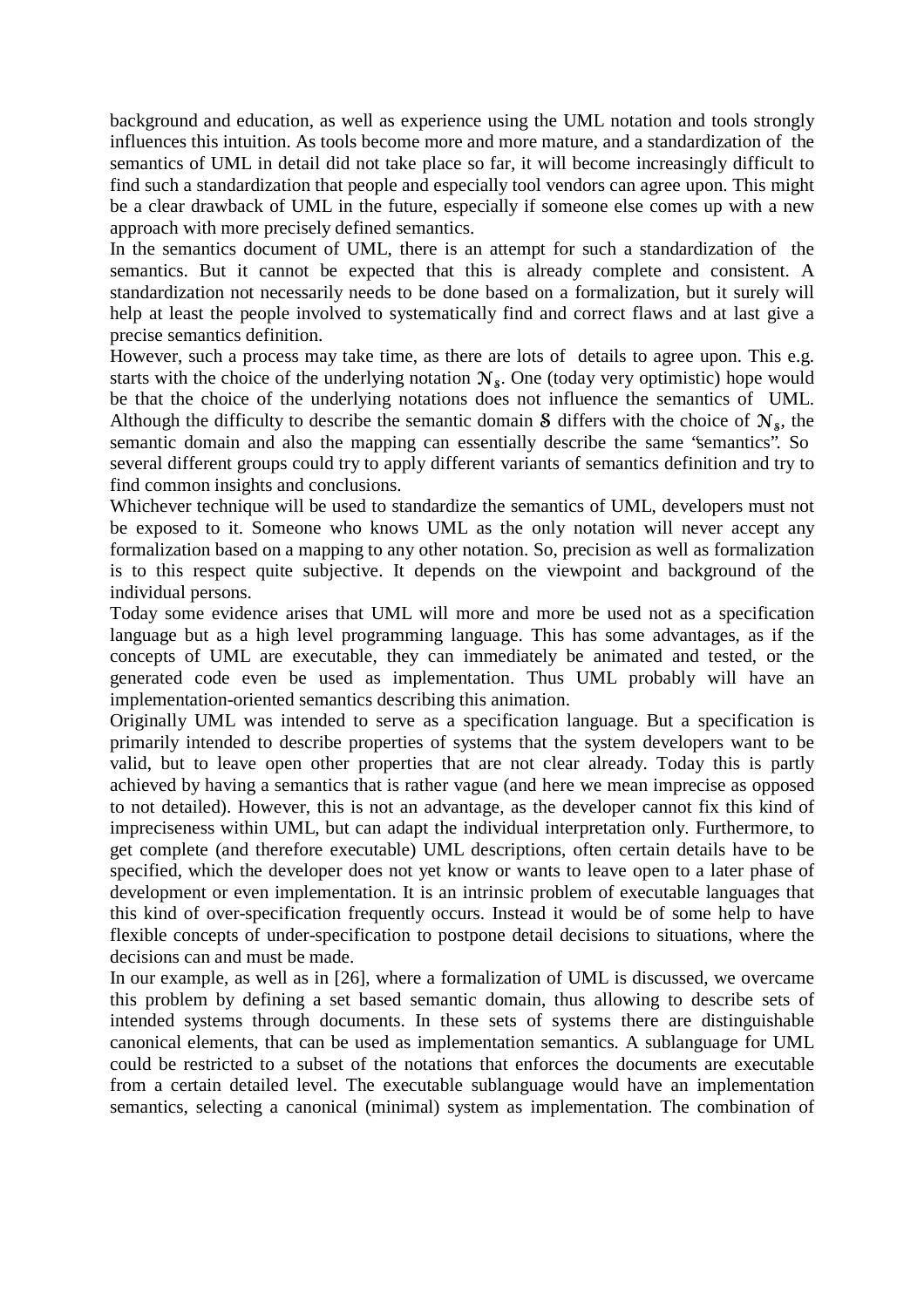these two semantics would enable us to make UML a more abstract and flexible language than it is today: a missing transition is interpreted as fully under-specification (everything allowed) and not with a default implementation (no effect), thus allowing to add transitions later in the development without changing the information present, but refining it. There is a also some evidence that even two kinds of semantics are not sufficient for a notation like the UML. Instead it might be necessary to distinguish the semantics for UML diagrams even between the analysis and the design phase.

# **7 Conclusion**

There exists a tremendous amount of work that defines semantics for a variety of programming and specification languages. From that a lot of principles for defining denotational or axiomatic semantics emerged that can be applied for today's new diagrammatic languages and notations. These principles can clearly help defining a precise semantics for them, even if not applied in a formal manner. It was the aim of this paper to give an overview of the different variants of a general approach that can be regarded as some general guidelines for defining semantics.

We have argued that tool vendors are not precisely interested in "what" the semantics of a notation is, but mainly in "how" to maniulate the syntax. The situation might probably be even worse: tools vendors might not be interested in a standardized precise semantics at all, as this would also standardize parts of their tools and therefore would not allow a vendor to be "better" than the others in terms of having better modification techniques (code generation,

etc.). However, it should be a vital demand of the users to enforce a greater standardization of the semantics, which in itself is only possible through a formalization of the notation, as this would greatly increase interoperability between tools. Currently, we will probably end up with the situation for early programming languages 30 years ago, where each compiler defined its own semantics.

The degree of formality and precision of a semantics definition very much depends on the background of the definer and the intended audience. The principles for a semantics definition discussed in this paper apply to the full range of semantics definitions, formal and informal ones. The benefits of a "formalization" mapping are less that it is "formal" afterwards, but more that the mapping of a new notation into a given formalism let become properties of the new notation become apparent that had been hidden before. This allows a deeper and better understanding of the new notations and eventually leads to an enhancement of the notation and its tools.

Perhaps it will be a good measurement for the precision and formality of UML, when the first papers appear that do not formalize UML, but use UML as the destination of a formalization, regarding UML as the well known notation  $N_s$ .

### **Acknowledgements**

Thanks go to the many colleagues in Munich for many interesting discussions, and especially to Ingolf Krüger, as well as Haim Kilov, Peter Scholz and Oscar Slotosch for their comments on an earlier version of this document. I would also like to thank numerous people I had the chance to discuss with at recent conferences and workshops, and especially to the other members of the PreciseUML group.

This work was carried out within the SysLab project, funded by the Deutsche Forschungsgemeinschaft (DFG) under the Leibniz Preis Programm and Siemens Nixdorf.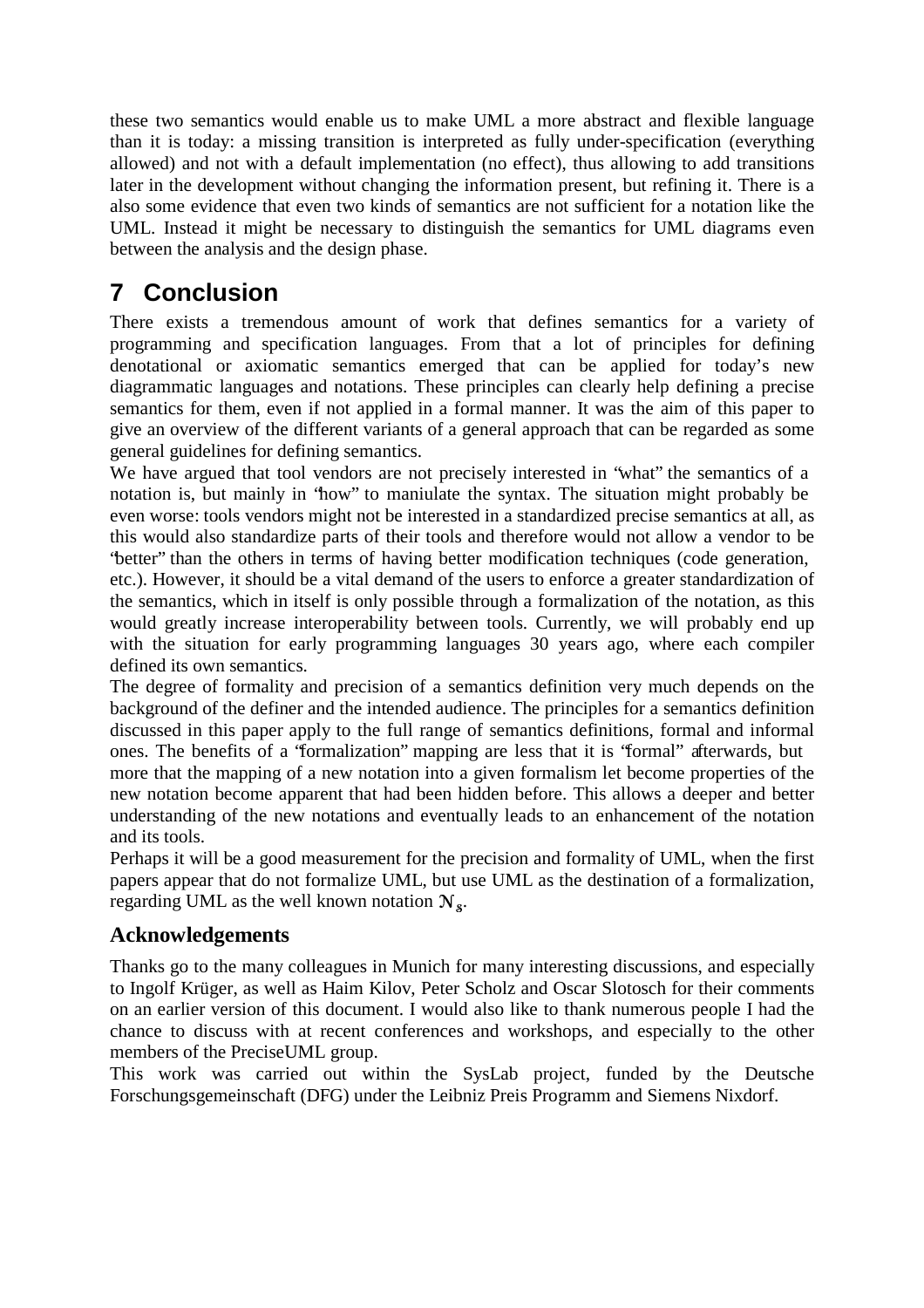### **8 Bibliography**

- [1] Rational. Unified Modeling Language 1.1. 1997.
- [2] H. Kilov, K. P. Tyson: Semantics Working Group Green Paper One. OMG Semantics Working Group. OMG Document Number ormsc/97-06-10r.
- [3] Andy Schürr, Andreas Winter: Formal Definition and Refinement of UML's Module/Package Concept. In: Object-Oriented Technology ECOOP'97 Workshop Reader. Ed: J. Bosch, S. Mitchell. 1997.
- [4] Hartmut Ehrig: Introduction to the Algebraic Theory of Graph Grammars. In: Proc. Int. Workshop Graph-Grammars and Their Application to Computer Science and Biology. Ed: V. Claus, H. Ehrig, and G. Rozenberg. Springer, Berlin, LNCS 73, 1979.
- [5] Martin Gogolla, Francesco Parisi Presicce. State Diagrams in UML: A Formal Semantics using Graph Transformations. In: PSMT – Workshop on Precise Semantics for Software Modeling Techniques. Ed: M. Broy, D. Coleman, T. Maibaum, B. Rumpe. Technische Universität München, Report TUM-I9803. 1998.
- [6] C. Klein, B. Rumpe, M. Broy: A stream-based mathematical model for distributed information processing systems – the SysLab system modell. In: Formal Methods for Open Object-based Distributed Systems, FMOODS'96. Ed: E. Naijm, J. Stefani. Chapman & Hall. 1997.
- [7] J. Spivey. Understanding Z. Cambridge University Press. 1988.
- [8] M. Broy, C. Facchi, R. Grosu, R. Hettler, H. Hußmann, D. Nazareth, F. Regensburger, O. Slotosch, K. Stølen. The Requirements and Design Specification Language SPECTRUM. Technische Universität München, Report TUM-I9312. 1993.
- [9] M. Wirsing. Algebraic Specification. In: Handbook of Theoretical Computer Science. Ed: J. van Leeuwen. Elsevier Science Publishers. 1990.
- [10] Roel Wieringa, Jan Broersen. Minimal Transition System Semantics for Lightweight Class- and Behavior Diagrams. In: PSMT Workshop on Precise Semantics for Software Modeling Techniques. Ed: M. Broy, D. Coleman, T. Maibaum, B. Rumpe. Technische Universität München, Report TUM-I9803. 1998.
- [11] Bernhard Rumpe. Formal Method for Design of Distributed object-oriented Systems (in German). Herbert Utz Verlag München. 1996.
- [12] Bernhard Rumpe, Cornel Klein: Automata describing object behavior. In: Object-Oriented Behavioral Specifications. Ed: H. Kilov, W. Harvey. Kluwer Academic Publishers. 1994.
- [13] Razvan Diaconescu, Kokichi Futatsugi: Logical Semantics of CafeOBJ. In: PSMT Workshop on Precise Semantics for Software Modeling Techniques. Ed: M. Broy, D. Coleman, T. Maibaum, B. Rumpe. Technische Universität München, Report TUM-I9803. 1998.
- [14] M. Broy, F. Dederichs, C. Dendorfer, M. Fuchs, T. Gritzner, and R. Weber. The Design of Distributed Systems – An Introduction to Focus. SFB-report 342/2-2/92 A. Technische Universität München, 1993.
- [15] J. Ullman: Principles of Database and Knowledgebase Systems. Rockville, MD: Computer Science Press. Volume 1. 1988.
- [16] W. Opdyke, R. Johnson. Creating Abstract Superclasses by Refactoring. Technical report. University of Illinois and AT&T Bell Laboratories, 1993.
- [17] J. Philipps, B. Rumpe: Refinement of Information Flow Architectures. In: Formal Engineering Methods (ICFEM'97). Conference Proceedings. Ed: M. Hichey, S. Liu. IEEE Society Press. 1997.